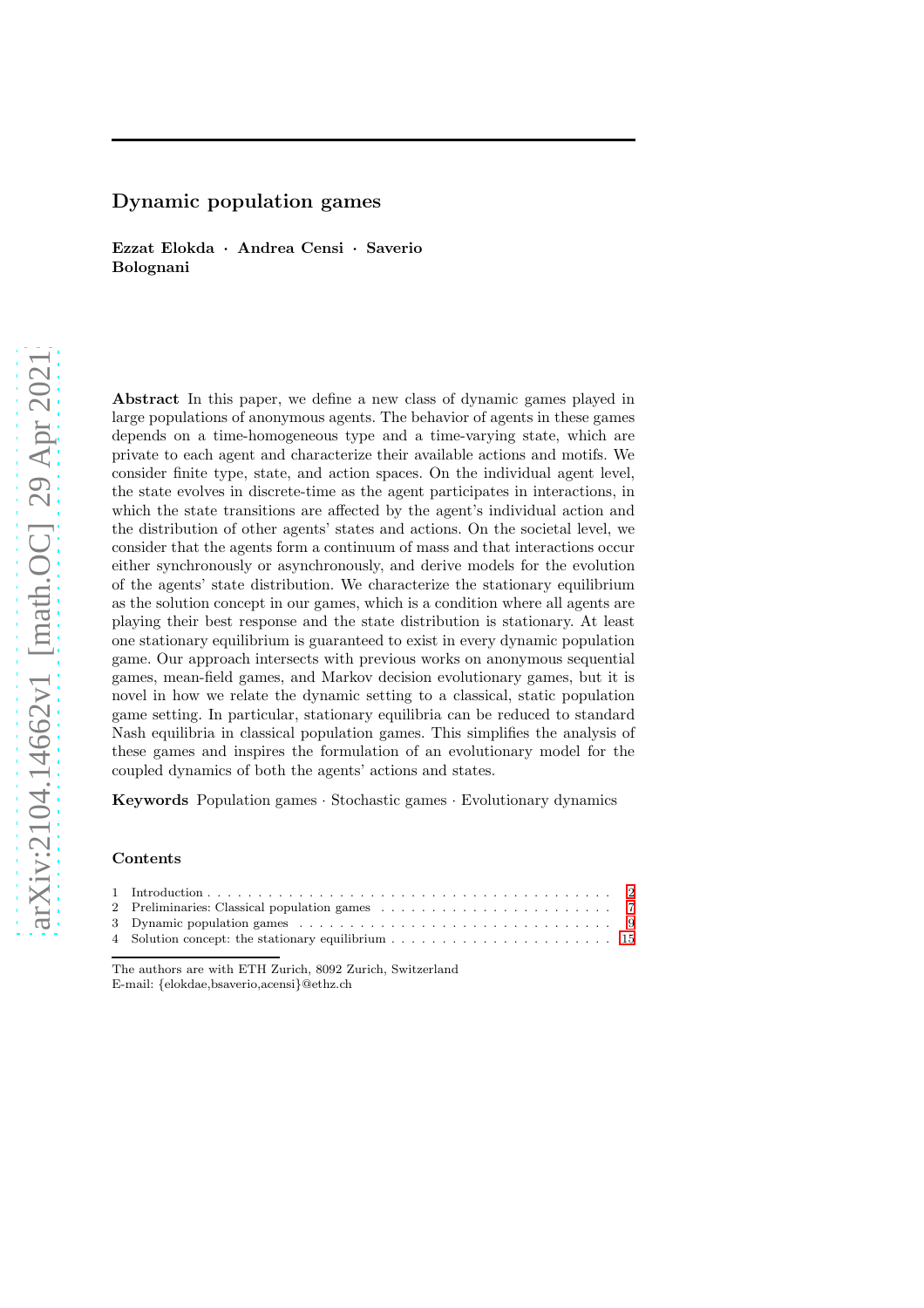## <span id="page-1-0"></span>1 Introduction

In a wide variety of fields, ranging from economics to biology and engineering, population games have become a standard model of strategic interplay in large societies of rational agents [\[1\]](#page-26-0). When the number of agents is large, the identity and behavior of the individual agent is not significant to the whole, and one can instead focus on the proportion of agents behaving in different ways. This enables the formulation of large-scale game-theoretic models that would otherwise be intractable.

In the classical population game, individual agents are grouped by their types. An agent's type encodes all the characteristics relevant to their action: agents of the same type have the same motifs and are expected to act in the same way. While on the microscopic level agents of the same type could be acting differently, the individual differences average out on the macroscopic level, where it suffices to describe the behavior of agents via the probability distribution of their actions. Traditionally, the proportion of agents in the society of different types is considered to be fixed, and one only allows variation in the probability distribution of their actions.

It is natural, however, to expect that agents vary their action choices based on timely situational changes that both affect and are affected by their strategic decisions. A large firm might have a competitive edge over a small firm now, but the small firm can improve its future ability to compete through strategic investment [\[2\]](#page-26-1). A bird's likelihood to contest in violent competition over prey depends on how hungry it is, and the success of such a contest affects how hungry it will be [\[3\]](#page-26-2). In a traffic scenario, a person's sensitivity to delays can vary depending on if they are late for work, and could escalate as they get delayed further through poor strategic choices [\[4\]](#page-26-3). These examples highlight that the agents are often faced with a decision that is more complex than a "one-shot" problem, as they have time-varying states that are affected by their decision, in addition to their fixed types.

Game-theoretic settings involving time-varying states have classically been modeled by stochastic games [\[5\]](#page-26-4). In a stochastic game, a finite group of agents repeatedly interact in a sequence of games, which can vary from one time-step to the next. A global state observable by all agents characterizes which game they are playing now, and the combination of the agents' actions affects which game they are likely to play next. This leads to a series of coupled Markov decision processes (MDPs) for the agents, which can be solved via dynamic programming techniques such as backward induction. Stochastic games are not suitable for a large population setting though. They suffer from the curse of dimensionality, and practical models are often limited to a few agents. Moreover, as the number of agents becomes large, it becomes unreasonable to expect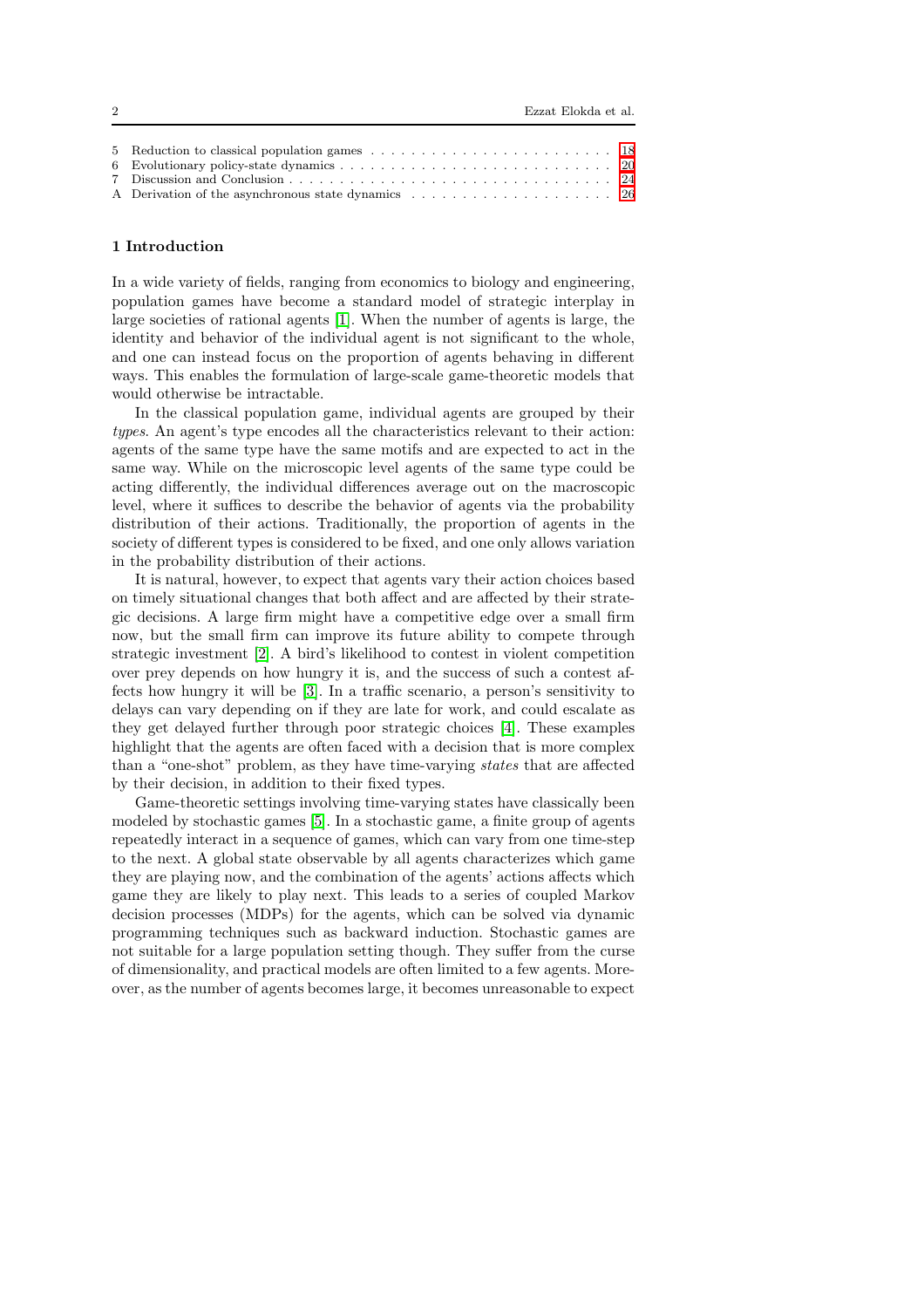that the individual agent has perfect knowledge of the identities and states of the opponents, and the standard population game assumption of anonymity is needed.

This work can be viewed to lie at the interface between population games and stochastic games. We utilize the macroscopic view of population games which makes the study of interactions in large populations tractable, while allowing individual agents to have time-varying states in addition to their fixed types. As we review next, this kind of games has been studied in previous works under different classifications. We propose a novel formulation, which we call *dynamic population games*. In contrast to previous works, our formulation allows us to establish a reduction of our dynamic games to classical, static population games, which greatly simplifies their analysis and makes them straightforward to apply in practice. In particular, we show that stationary equilibria in a dynamic population game coincide with standard Nash equilibria in a suitably defined classical population game. To the extent of our knowledge, this reduction has not been noticed before. The reduction is enabled by the *single-stage deviation principle*: we consider that the agents choose an action now which maximizes the discounted infinite horizon reward of a single-stage deviation from the current social policy. This simplifies the agents' decision problem compared to the case in which they have to optimize all of their future actions, and leads to the same optimal policies at the stationary equilibria. As one of the consequences of the reduction, we are able to formulate a macroscopic model of the coupled evolution of both the agents' actions and states, by adapting classical evolutionary dynamics to dynamic population games.

#### 1.1 Literature review

Dynamic interactions amongst many players have been studied under different classifications, including anonymous sequential games, mean field games and Markov decision evolutionary games.

Anonymous sequential games were first formulated by Jovanovic and Rosenthal [\[6\]](#page-26-5). Like in our work, they consider a setting with a continuum of agents where the agents have individual state dynamics and stage rewards that are a function of the distribution of agents' states and actions in the society. The payoffs of the agents are defined as the discounted infinite horizon rewards. They introduce and show the existence of the *stationary equilibrium*, a condition where the state distribution is stationary, and simultaneously all agents are playing optimally. Unlike in our work, they consider compact and continuous state and action spaces and rely on measure-theoretic analysis. They also define the equilibrium concept in terms of distributional strategies, which are joint distributions over all the agents' states and actions. This is a less natural notion of strategies since they give a macroscopic description of the aggregate behavior of agents rather than specifying how individual agents behave. Some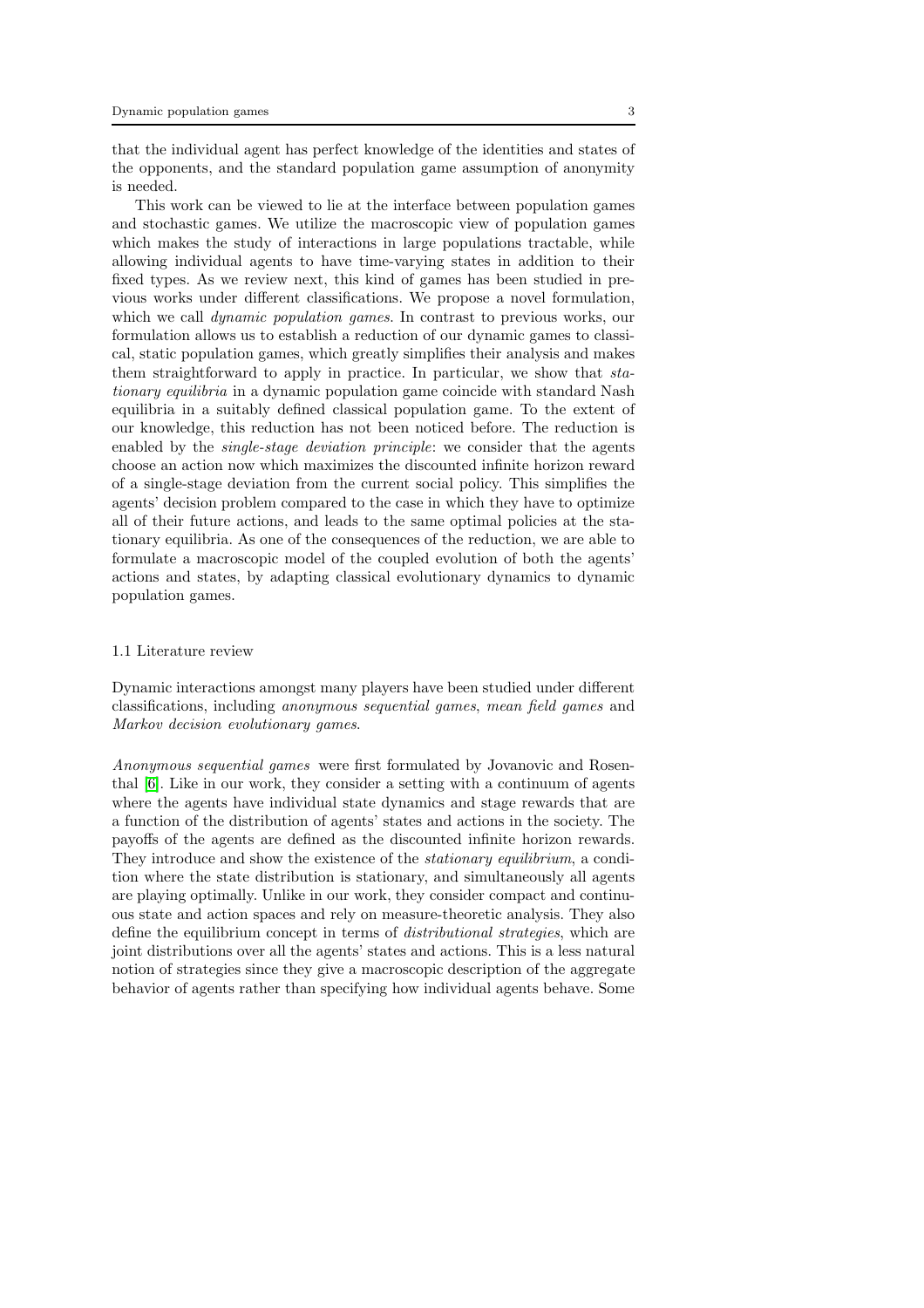other works that use distributional strategies include Bergin and Bernhardt [\[7,](#page-26-6) [8\]](#page-26-7), which additionally consider aggregate shocks on the agents' states.

A departure from distributional strategies is in the work of Weintraub et al. [\[9\]](#page-26-8), who define strategies as maps from the agents' individual states, as well as the state distribution of others, to a randomized action. They also introduce the notion of oblivious strategies, which are maps from the agents' individual states only to a randomized action, and the dependency on the state distribution of others is indirect through the agents' best responses. Namely, they assume that the agents evaluate their discounted infinite horizon rewards at the long-run expected state distribution of others. We also follow this notion of oblivious strategies<sup>[1](#page-3-0)</sup>, but unlike in  $[9]$ , we assume that the agents evaluate their discounted infinite horizon rewards at the current state distribution of others, rather than at the long-run expected distribution. This is less computationally demanding on the agents since they use the current information on the state distribution of others and do not have to predict its future evolution. Moreover, in many applications the long-run expected state distribution occurs too far in the future and/or is uninteresting. An example is strategic individual behavior during epidemics, where it is more interesting to study how the agents react to current levels of infections rather than the long-run expected state distribution, which can take very long to reach and is known to be typically infection-free (the epidemic eventually dies out if the recovered agents gain immunity) [\[10\]](#page-26-9).

Perhaps most closely related to our work in the anonymous sequential games literature is Adlakha et al. [\[11\]](#page-26-10), where the authors consider countable state spaces, as well as both finite and compact convex action spaces, and provide sufficient conditions for the existence of stationary equilibria. One of these sufficient conditions is that the state space is bounded and the action space is finite, which is the setting we consider as well. The main advantage of our approach in comparison to [\[11\]](#page-26-10) is that we make an important simplification in the agents' strategic decision model, namely, we consider that the agents seek to optimize single-stage deviations from the current strategy followed, rather than the whole strategy. We show that considering single-stage deviations is necessary and sufficient for the optimality of the strategy at the stationary equilibrium. This makes it straightforward to establish existence, and is also the key constituent in the reduction of stationary equilibria to standard Nash equilibria in classical population games.

Mean field games, introduced independently by Huang et al. [\[12\]](#page-26-11) and Lasry and Lions [\[13\]](#page-26-12), can be viewed as a continuous-time, state, and action space counterpart of our work. Inspired by large particle systems in statistical physics, mean field games model agents as interacting particles in a continuum of mass, where the rewards and dynamics of an individual particle are affected only by the mass effect of all other particles. The Nash certainty equivalence principle [\[12\]](#page-26-11) is a condition where each individual particle is solving a

<span id="page-3-0"></span><sup>1</sup> We call our oblivious strategies *policies*.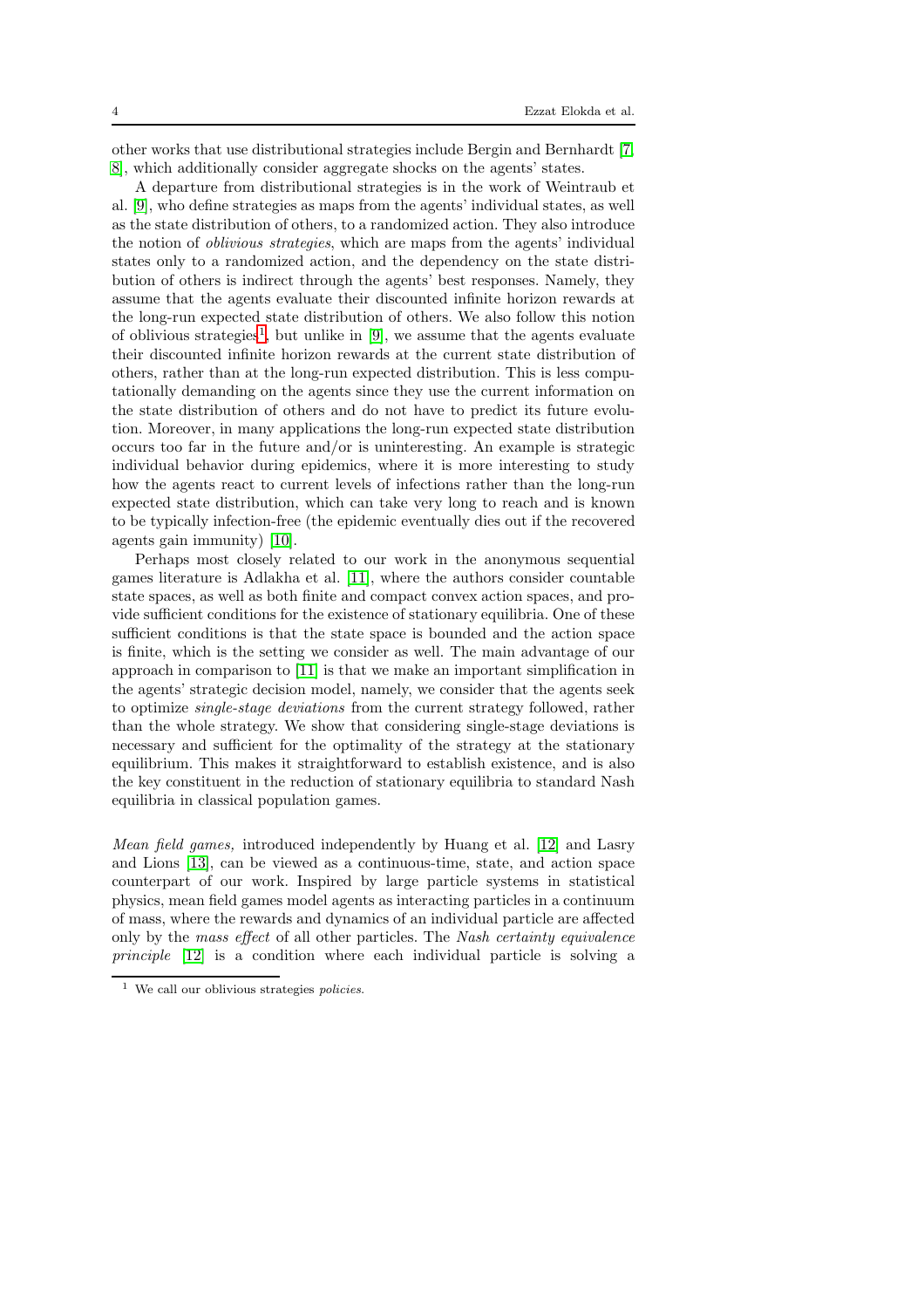stochastic optimal control problem which is parametrized by the mass effect, and the resulting control laws produce that same mass effect they were optimized for. We also model agents as particles in a continuum of mass, and our notion of the stationary equilibrium is conceptually similar to the Nash certainty equivalence principle. However, in our setting the individual agent dynamics follow discrete Markov chains rather than continuous Brownian motions, which are the standard stochastic processes considered in mean field games. Therefore, our results do not generally apply to classical mean field games, and vice versa.

More closely related to our setting are works that study mean field games with finite state and action spaces, which were pioneered by Gomes et al. [\[14,](#page-26-13) [15\]](#page-26-14), and include follow up works by Doncel et al. [\[16\]](#page-26-15) and Neumann [\[17\]](#page-26-16). The first models by Gomes et al. [\[14,](#page-26-13)[15\]](#page-26-14) were restrictive because they assume that the agents can directly control their state transitions, irrespective of the environment. This was generalized by Doncel et al. [\[16\]](#page-26-15) who parametrized the state transitions by a finite set of actions, and further considered the individual state transitions and stage rewards to be functions of the state distribution, but not the others' actions. For the individual state dynamics, [\[16\]](#page-26-15) considers either continuous-time controlled Markov chains or synchronous discrete-time Markov chains, where in the latter the game is played simultaneously by all the agents at each time instant, leading to discrete-time societal state dynamics. We also consider synchronous discrete-time Markov chains, and additionally asynchronous discrete-time Markov chains, where the discrete-time instances of the different agents occur at rings of independent Poisson alarm clocks with constant (but possibly type-dependent) rates. This leads to continuous-time societal state dynamics when aggregated. We believe that the asynchronous model is more natural in the large population setting, where the actions of many players are rarely synchronized.

Another difference of our work to [\[16\]](#page-26-15) is that they focus on equilibria in non-stationary strategies. In that regard, Neumann [\[17\]](#page-26-16) is more closely related to our work, who considers a similar model as [\[16\]](#page-26-15) for the continuous-time case, with a focus on equilibria in stationary strategies. However the continuous-time Markov chain model considered there leads to different formulations. We argue that from the individual agent point of view, many decision processes are more natural to model as discrete events rather than continuous dynamics.

Markov decision evolutionary games, introduced by Altman and Hayel [\[18\]](#page-26-17) and studied by Flesch et al. [\[19\]](#page-26-18) under the name of evolutionary stochastic games, are an extension of classical evolutionary games [\[20\]](#page-26-19) to the case where agents have time-varying states. In the classical evolutionary game, a symmetric two-player matrix game is played repeatedly between randomly matched agents in a large population. The agents are characterized by the strategy that they play, which in the evolutionary games literature is commonly referred to as the type or sub-population, with the notion that the agents can choose (or evolve) their types. We remark that in our work, we make an explicit distinction between types, which are immutable characteristics of the agents, and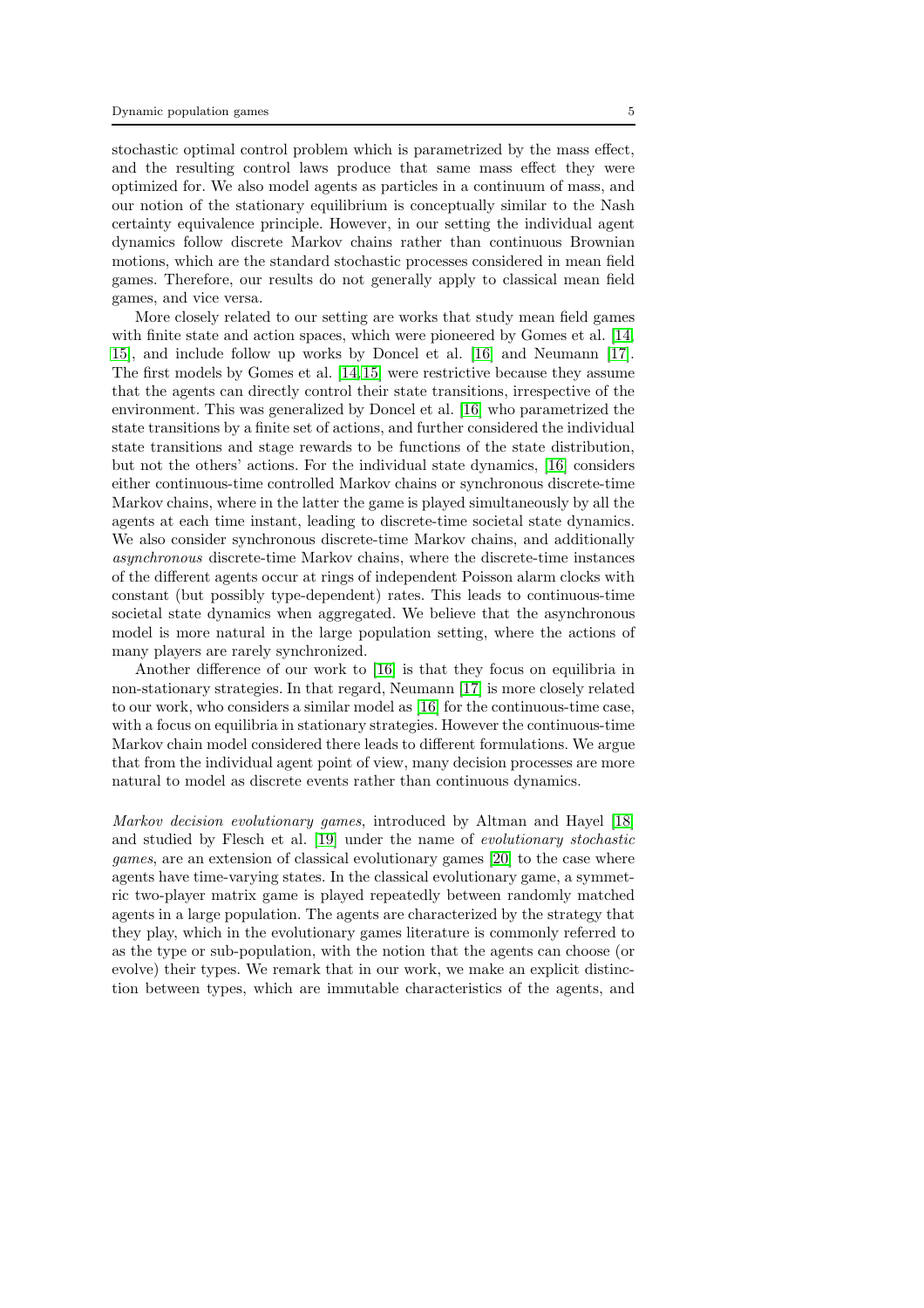actions, which are our equivalent of the notion of types in evolutionary games. Markov decision evolutionary games further consider that the matrix games played in every interaction are not the same, but vary according to states of the agents, where the state space is finite. The states follow Markov chains which are affected by the gameplay. This is similar to our setting, however we highlight two main differences. First, we do not only consider matching in matrix games, but any sort of games played by individual agents against the field of opponents<sup>[2](#page-5-0)</sup>. Second, Markov decision evolutionary games consider equilibria in mixed strategies, whereas we consider equilibria in behavioral strategies. By mixed strategies it is meant that the population consists of a mixture of agents who follow deterministic maps from their states to their actions. This essentially reduces these games to classical evolutionary games where the strategies are the deterministic state to action maps, and the payoffs are the expected average stage rewards over the lifetime of the agents. This approach is tractable only for small state spaces though as the number of deterministic state to action maps is exponential in the number of states. On the other hand, under the behavioral strategies we consider all agents in the society follow the same state to action map, with a possible randomization over the actions. This leads to a tractable formulation since the randomization occurs over the actions state-wise, rather than over the exponentially large set of deterministic state to action maps. It also leads to a more natural treatment of future discounting, since it is not clear how to assess the discounted infinite horizon reward of a state to action map without accounting for initial conditions<sup>[3](#page-5-1)</sup>.

A distinguishing feature in evolutionary game theory is that its focus is not only placed on characterizing equilibrium conditions and proving their existence, but also on if and how the equilibrium is reached. The main enabler is the notion of evolutionary dynamics, which model the evolution of the agents' strategies throughout time. The classical example is the replicator dynamics [\[21\]](#page-26-20), which model how the proportions of agents following the different strategies grow or shrink as a consequence of them observing a higher or lower payoff than the average payoff in the society (where payoffs are often referred to as fitness in the evolutionary context, in relation to the Darwinian theory of evolution). Evolutionary dynamics enrich the game theoretic notion of the Nash equilibrium, allowing to study its stability, dependence on initial conditions, and incorporating assumptions on the rationality and information capabilities of the agents in the process of reaching it [\[1\]](#page-26-0).

However, the setting where the agents have individual state dynamics in addition to dynamics of their strategy choices is largely unexplored in the literature. To the extent of our knowledge, the only effort to formalize a cou-

<span id="page-5-0"></span><sup>2</sup> We only require that the dependency of state transitions and stage rewards on the field is continuous.

<span id="page-5-1"></span><sup>3</sup> Under a common assumption of irreducibility of the state Markov chains [\[19\]](#page-26-18), this difficulty is not present when the agents are infinitely future sighted since they can assess their average rewards at the unique stationary state distribution induced by their strategy. If agents have a shortsightedness though, the initial state must be specified in order to assess the payoff of a strategy, since early states contribute more to the payoff than future states.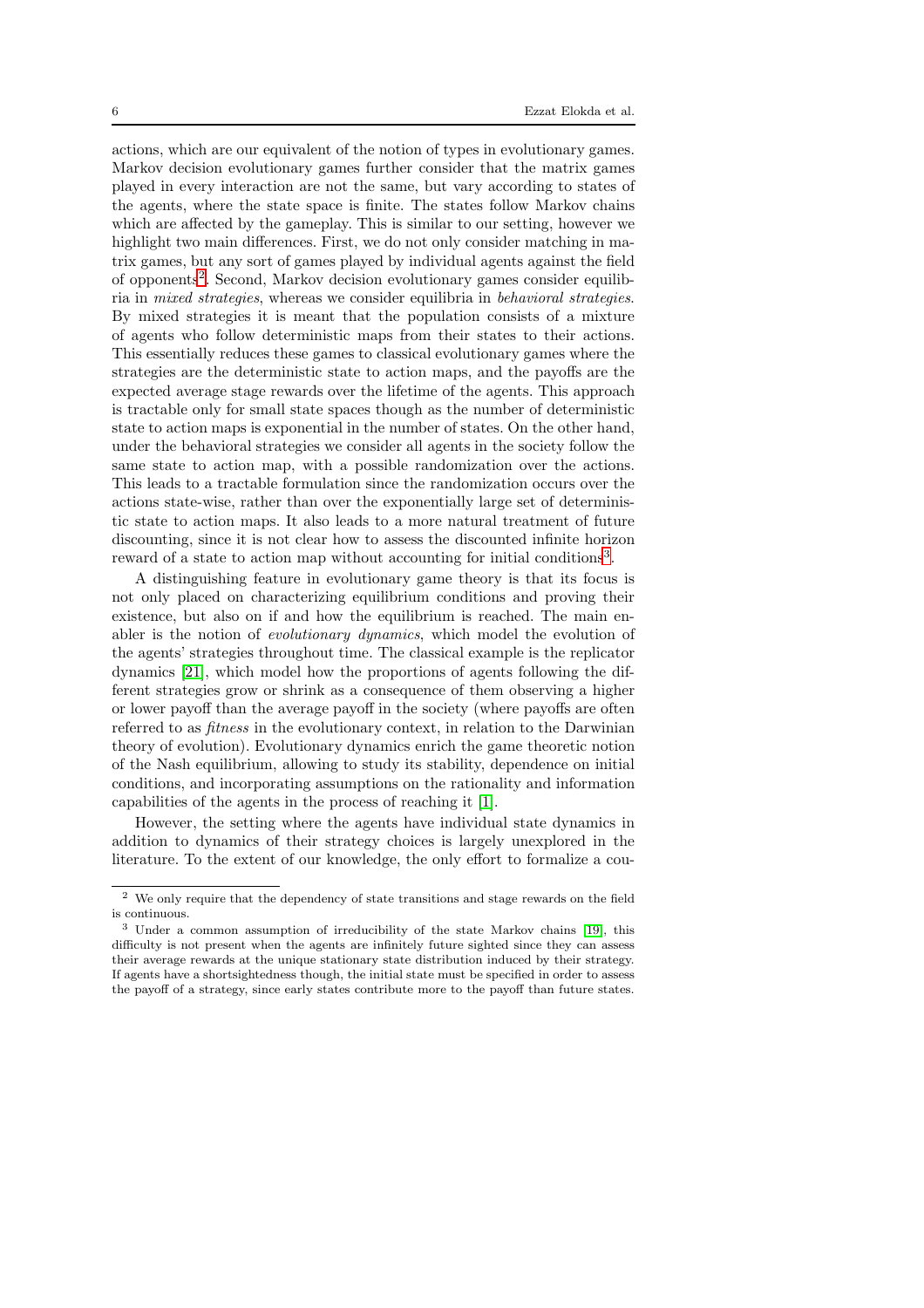pled evolutionary model of both the agents' states and decision making is the recent work by Brunetti et al. [\[22\]](#page-26-21). Inspired by the reduction of stationary equilibria in dynamic population games to standard Nash equilibria in classical population game, we are also able to formulate such a model, which has two main differences to the approach in [\[22\]](#page-26-21). First, in line with the literature on Markov decision evolutionary games, [\[22\]](#page-26-21) considers mixed rather than behavioral strategies, which as argued earlier leads to tractability problems for large state spaces. Second, [\[22\]](#page-26-21) gives an abstract form of the policy-state dynamics, and characterizes them explicitly only for a two-state two-strategy game with the replicator evolutionary model. In contrast, our model can adapt all the existing classes of evolutionary dynamics without restrictions on the sizes of the state and action spaces.

### 1.2 Outline

We start by recalling preliminaries from classical population games in Section [2.](#page-6-0) We then describe the dynamic population game setting in Section [3.](#page-8-0) In Section [4,](#page-14-0) we introduce the stationary equilibrium as the solution concept of dynamic population games and prove its existence. This is followed by our main contribution in Section [5,](#page-17-0) where we show a reduction of stationary equilibria to standard Nash equilibria in classical population games. As a consequence of this reduction, we formulate an evolutionary policy-state dynamics model in Section [6.](#page-19-0) In Section [7,](#page-23-0) we conclude with a discussion and point to existing and potential applications as well as future directions of research.

#### <span id="page-6-0"></span>2 Preliminaries: Classical population games

We recall the setting and the main elements of classical population games, following the formalism by Sandholm [\[1\]](#page-26-0), with a few notational deviations.

Population games consider a society  $\mathcal{N} = \{1, \ldots, n\}$  of anonymous agents, with  $n$  large such that the agents approximately form a *continuum of mass*. The agents belong to one of a finite number of populations

$$
\rho \in \mathcal{P} = \{1, \ldots, n_{\rho}\}.
$$

The mass of agents in each population is a static parameter  $m<sub>o</sub>$ .

A strategic scenario is considered where agents of population  $\rho$  can play one of a finite number of actions  $a \in A_{\rho}$ . On the macroscopic level, the distribution of the action choices of agents of population  $\rho$  is described by the *population* state  $\chi_{\rho}$ , where  $\chi_{\rho}[a] \in [0, m_{\rho}]$  is the mass of agents playing action  $a \in A_{\rho}$ . The population state satisfies

$$
\chi_{\rho} \in X_{\rho} = \left\{ \chi_{\rho} \in \mathbb{R}_{+}^{|\mathcal{A}_{\rho}|} \middle| \sum_{a \in \mathcal{A}_{\rho}} \chi_{\rho}[a] = m_{\rho} \right\}.
$$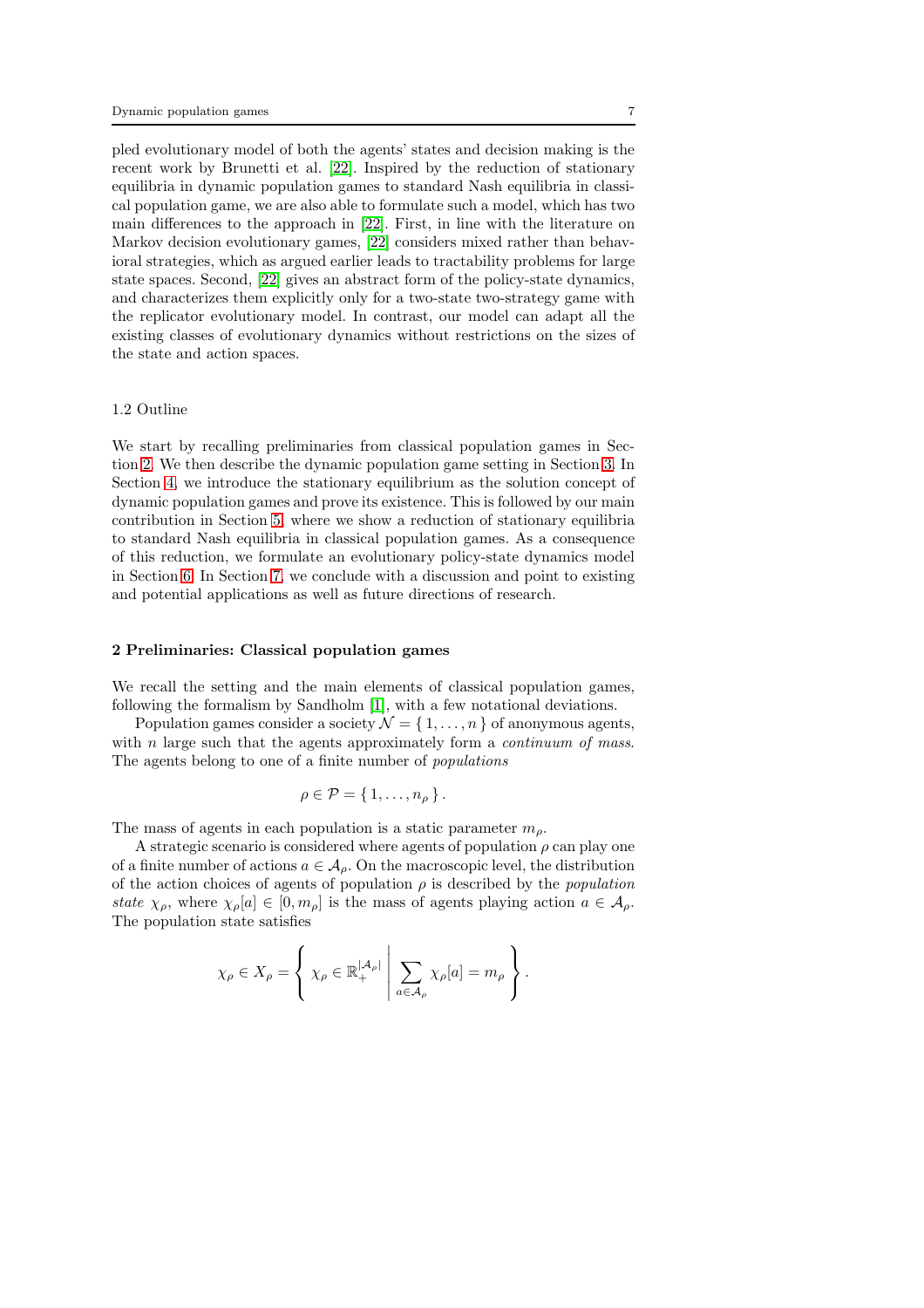There are two classical interpretations of how the population state can be derived from the microscopic behavior of the agents:

- <span id="page-7-2"></span>1. Agents of the same population are heterogeneous in their behavior. Different agents deterministically play different actions, with the mass of agents playing the different actions specified by  $\chi_{\rho}$ .
- <span id="page-7-1"></span>2. Agents of the same population are homogeneous in their behavior, but they play randomized rather than deterministic actions. In particular, they randomize their actions according to the same probability distribution  $\chi_o/m_o$ , which is often referred to as the *mixed strategy* of the agents<sup>[4](#page-7-0)</sup>.

The concatenation of the population states for all populations is the social state

$$
\chi = (\chi_1, \ldots, \chi_{n_\rho}) \in X = \prod_{\rho \in \mathcal{P}} X_\rho,
$$

which gives a complete macroscopic description of the agents' behavior in the society.

The payoff to an agent of population  $\rho$  playing action a is a continuous function in the social state  $F_{\rho}[a] : X \to \mathbb{R}$ , and the agents seek to maximize their payoff. The population game is fully specified by the payoff functions  $F_{\rho}[a](\chi)$  for all populations  $\rho$  and actions  $a \in A_{\rho}$ . These are grouped per population  $\rho$  in a vector of payoffs to all actions  $F_{\rho}(\chi) \in \mathbb{R}^{|\tilde{A}_{\rho}|}$ , and the concatenation of those vectors for all populations is simply the payoff vector

$$
F(\chi) = (F_1(\chi), \dots, F_{n_\rho}(\chi)) \in \prod_{\rho \in \mathcal{P}} \mathbb{R}^{|\mathcal{A}_\rho|}
$$

which compactly denotes the population game.

The best response of agents in population  $\rho$  at the social state  $\chi$  is the set valued correspondence

$$
B_{\rho}(\chi) \in \left\{ \sigma \in X_{\rho} \; \middle| \; \forall \sigma' \in X_{\rho}, \; \sum_{a \in \mathcal{A}_{\rho}} \left( \sigma[a] - \sigma'[a] \right) F_{\rho}[a](\chi) \ge 0 \right\}.
$$
 (1)

The best response is the set of population states that place positive mass only on the action(s) maximizing  $F_{\rho}(\chi)$ . Alternatively,  $B_{\rho}(\chi)/m_{\rho}$  can be understood as the set of mixed strategies that maximize the expected payoff of agents in population  $\rho$ .

A Nash equilibrium is a social state  $\chi$  which satisfies

$$
\chi_{\rho} \in B_{\rho}(\chi), \ \forall \rho \in \mathcal{P}, \tag{2}
$$

<span id="page-7-3"></span>,

i.e., at the Nash equilibrium, the population states in  $\chi$  are a best response to  $\chi$  for all the populations. It is therefore considered to be a stationary state of the game, since no single agent will have an incentive to deviate from it. At least one Nash equilibrium is guaranteed to exist for every population game [\[1,](#page-26-0) Theorem 2.1.1].

<span id="page-7-0"></span><sup>&</sup>lt;sup>4</sup> It is straightforward to verify that if all agents randomize their actions according to the same mixed strategy  $\chi_{\rho}/m_{\rho}$ , the resulting macroscopic distribution of action choices coincides with  $\chi_{\rho}$ .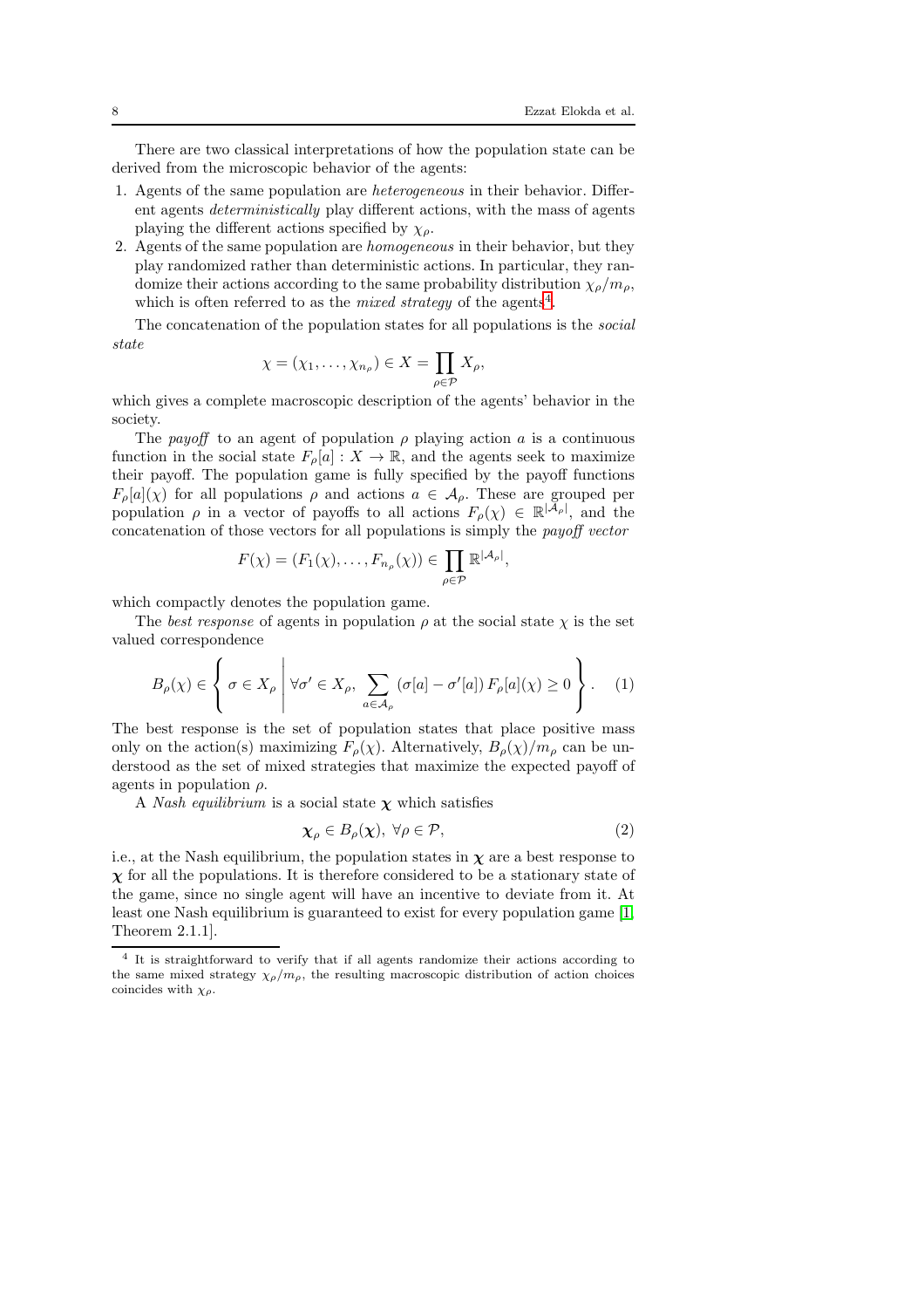## <span id="page-8-0"></span>3 Dynamic population games

As in classical population games, we consider a society  $\mathcal{N} = \{1, \ldots, n\}$  of anonymous agents, with  $n$  large such that agents approximately form a continuum of mass. Moreover, we consider that the agents have static immutable types, which are the equivalent notion of populations in classical population games, and additionally they have time-varying states, whose dynamics are affected by the gameplay.

#### 3.1 Types, states, state distributions

Individual agents are characterized by a fixed private type

$$
\tau\in\mathcal{T}=\{1,\ldots,n_{\tau}\},\,
$$

which represents immutable characteristics of the agents. The distribution of agent types is the parameter

$$
g \in \Delta(\mathcal{T}) = \left\{ g \in \mathbb{R}^{n_{\tau}}_{+} \mid \sum_{\tau \in \mathcal{T}} g_{\tau} = 1 \right\},\
$$

where  $q_{\tau}$  specifies the proportion of agents of type  $\tau$ .

The individual agent interacts with the society at discrete-time instances, at which it is further characterized by a private state

<span id="page-8-1"></span>
$$
x \in \mathcal{X} = \{1, \ldots, n_x\},\
$$

in addition to its type  $\tau$ . The state x varies from one time instant to the next, either through an exogenous process or as a consequence of the interaction.

The distribution of agents having type  $\tau$  and being in the different states  $x \in \mathcal{X}$  is given by the time-varying state distribution

$$
d_{\tau} \in \mathcal{D}_{\tau} = \left\{ d_{\tau} \in \mathbb{R}^{n_x}_+ \; \middle| \; \sum_{x \in \mathcal{X}} d_{\tau}[x] = g_{\tau} \right\},\tag{3}
$$

where  $d_{\tau}[x]$  denotes the proportion of agents of type  $\tau$  and state x. The set  $\mathcal{D}_{\tau}$  respects the total proportion of agents in type  $\tau$ , given by  $q_{\tau}$ . The concatenation of the state distributions of all types is the *type-state distribution* 

$$
d=(d_1,\ldots,d_{n_{\tau}})\in\mathcal{D}=\prod_{\tau\in\mathcal{T}}\mathcal{D}_{\tau},
$$

which gives the time-varying joint distribution over agent types and states.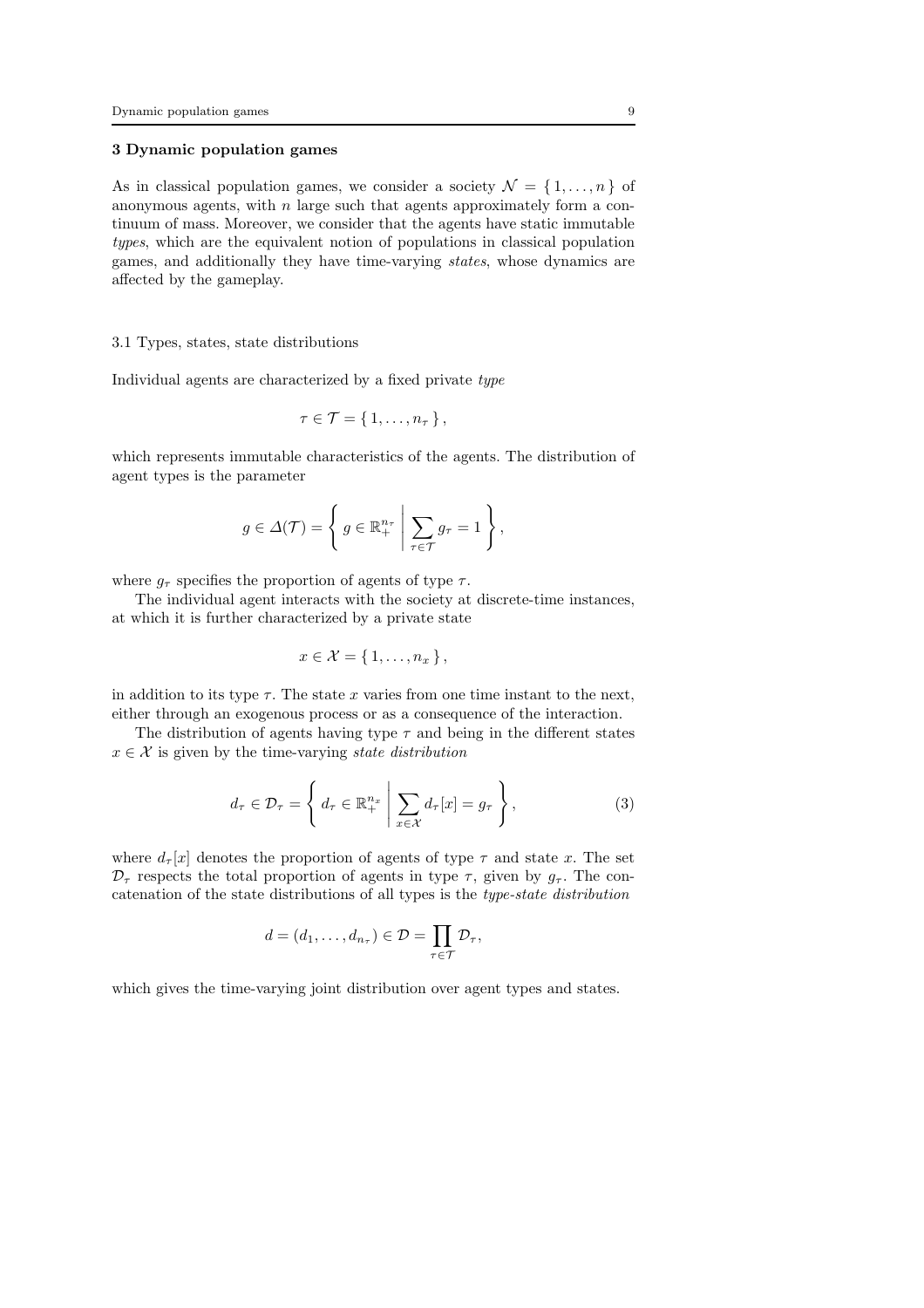#### 3.2 Actions and policies

In an interaction, an agent of type  $\tau$  and state x can choose an action

$$
a\in \mathcal{A}_{\tau,x}\subseteq \mathcal{A}=\{1,\ldots,n_a\}.
$$

The type-state specific sets  $A_{\tau,x}$  allow agents of different types and states to have access to different actions, and the set  $A$  is the union of all the type-state specific sets.

We envision a dynamic game where the agents do not face a one-shot decision problem, and specify their behavior using policies, which map their states to a randomization over the actions

$$
\pi_{\tau}: \mathcal{X} \to \Delta(\mathcal{A}_{\tau,x}).
$$

We use the subscript  $\tau$  to distinguish between the policies of different types. We write the probability distribution over the actions induced by  $\pi_{\tau}$  on state  $x \in \mathcal{X}$  as

$$
\pi_{\tau}[\cdot \mid x] \in \Delta(\mathcal{A}_{\tau,x}),
$$

and the probability of choosing a particular action  $a$  as

$$
\pi_{\tau}[a \mid x] \in [0,1].
$$

The interpretation of policies in our setting is that agents of the same type are homogeneous in their behavior: given their state they choose their action according to the same probability distribution  $\pi_{\tau}[\cdot \mid x]$ . This is similar to interpretation [2](#page-7-1) of population states in classical population games, under which agents of the same population behave homogeneously according to the same randomization scheme (see Section [2\)](#page-6-0). One can instead consider that different agents of the same type follow different deterministic policies, in a manner similar to interpretation [1](#page-7-2) of population states in classical population games. This however becomes intractable in practice, since the space of deterministic policies is exponential in the number of states (its size is  $O(n_a^{n_x})$ ).

The set of policies of type  $\tau$  is denoted by  $\Pi_{\tau}$ , and the concatenation of the policies of all types is

$$
\pi = (\pi_1, \ldots, \pi_{n_\tau}) \in \Pi = \prod_{\tau \in \mathcal{T}} \Pi_\tau,
$$

simply referred to as the *policy*.

## 3.3 Social state

In an analogous terminology to classical population games, we refer to the pair  $(\pi, d) \in \Pi \times \mathcal{D}$  as the *social state*. This gives a macroscopic description of the distribution of the agents' types and states, as well as how they behave. Note that the social state is time-varying in our setting, due to the agents' state dynamics, described next.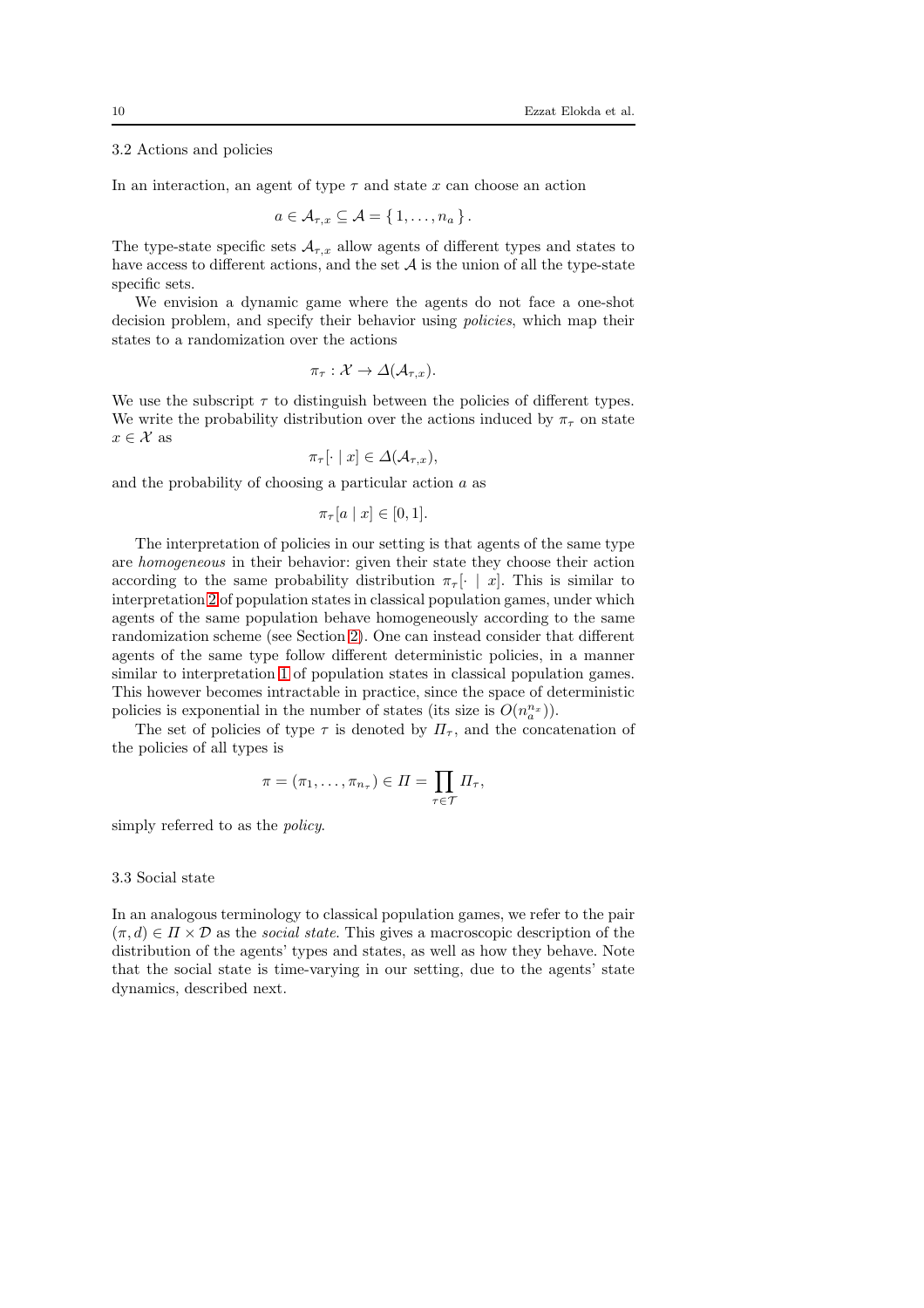## 3.4 State dynamics

#### 3.4.1 Individual state transitions

We first take a microscopic view and characterize how the state of the individual agent evolves through time. We consider discrete-time stochastic dynamics for the individual agent, specified by the state transition function

<span id="page-10-3"></span>
$$
p_{\tau}[x^{+} \mid x, a](\pi, d). \tag{4}
$$

After participating in an interaction, an agent of type  $\tau$  and state x having played action a will transition to state  $x^{+}$  with a probability that also depends on the social state  $(\pi, d)$ . For each tuple  $(\tau, x, a) \in \mathcal{T} \times \mathcal{X} \times \mathcal{A}_{\tau, x}, p_{\tau}[\cdot]$  $x, a] : \Pi \times \mathcal{D} \to \Delta(\mathcal{X})$  specifies a probability distribution over the agent's next states as a function of the social state. Note that these transitions are mass-preserving; the agent can transition from one state to another, but must remain in the population<sup>[5](#page-10-0)</sup>. The state transitions are fully specified by at most  $n_{\tau}$   $n_{x}$ <sup>2</sup>  $n_{a}$  functions of the social state.

<span id="page-10-2"></span>Assumption 1 (State transition continuity) For all  $(\tau, x, a) \in \mathcal{T} \times \mathcal{X} \times \mathcal{A}_{\tau,x}$ , the state transition function  $p_{\tau}[\cdot \mid x, a](\pi, d)$  is continuous in the social state  $(\pi, d).$ 

A continuous state transition model is natural in practice. In many cases, the dependence on the social state arises in the form of expectations, as the agent draws a random member of the population to interact with.

When the agents of type  $\tau$  follow the homogeneous policy  $\pi_{\tau}$ , their states follow a Markov chain characterized by the stochastic matrix

<span id="page-10-4"></span>
$$
P_{\tau}[x^{+} | x](\pi, d) = \sum_{a \in \mathcal{A}_{\tau, x}} \pi_{\tau}[a | x] p_{\tau}[x^{+} | \tau, x, a](\pi, d). \tag{5}
$$

Note that this Markov chain is not time-homogeneous, due to the dependency on the time-varying social state  $(\pi, d)$ . However, it becomes time-homogeneous if  $(\pi, d)$  is stationary (see the equilibrium definition in Section [4\)](#page-14-0).

## <span id="page-10-5"></span>3.4.2 Societal state dynamics

We now take a macroscopic view and characterize how the type-state distribution d evolves through time. For this purpose, we consider either a *synchronous* or an asynchronous interaction model.

Synchronous interaction model: The agents have a global interaction clock, i.e., at every discrete-time index all the agents interact once. This leads to the following discrete-time updates

<span id="page-10-1"></span>
$$
d_{\tau}^+ = d_{\tau} P_{\tau}(\pi, d) := W_{\tau}^d(\pi, d), \ \forall \tau \in \mathcal{T}.
$$
 (6)

<span id="page-10-0"></span> $^{\rm 5}$  A setting where agents can enter and/or exit the system can be readily modelled through a special *non-participation state*.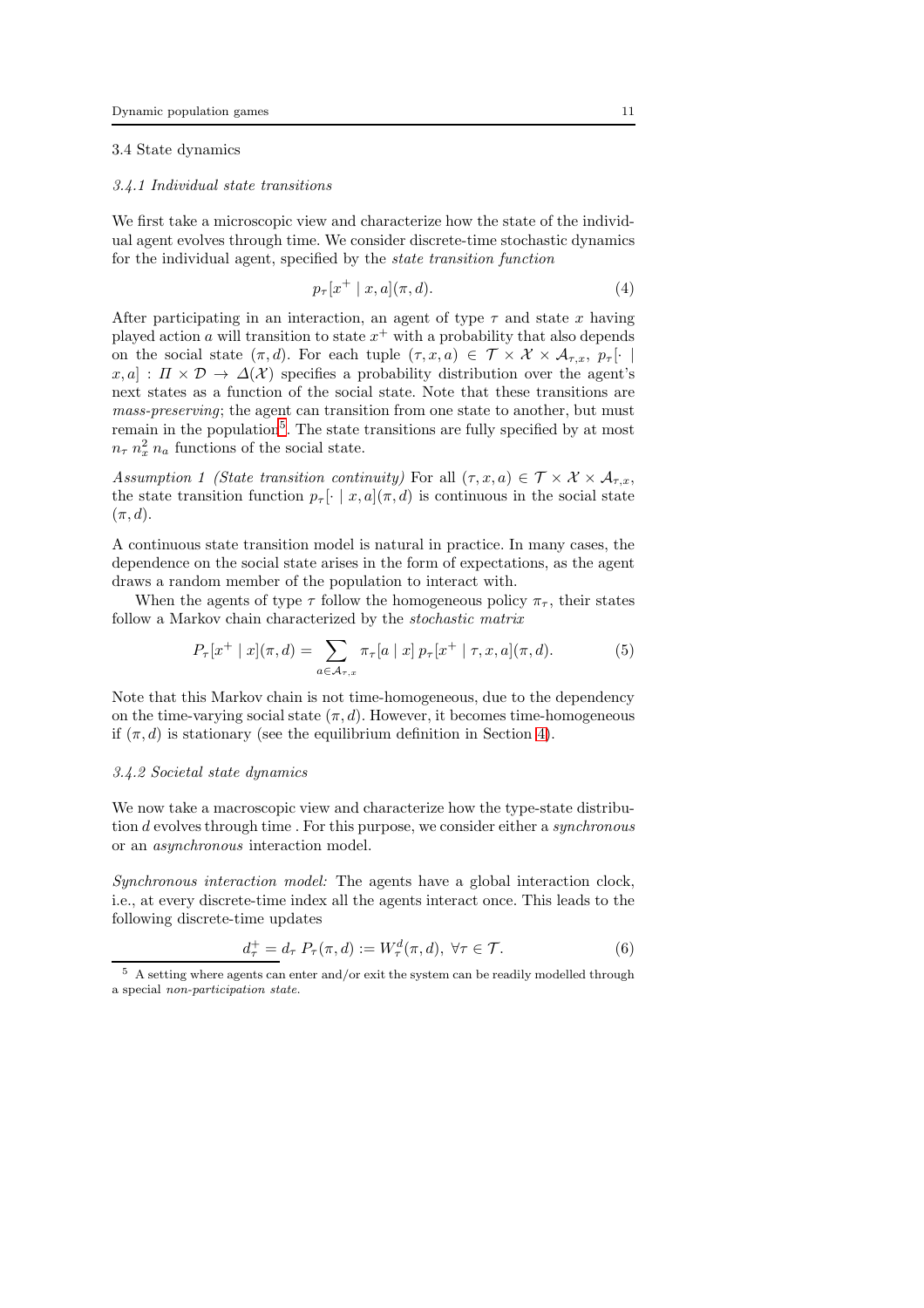Asynchronous interaction model: The agents have individual interaction clocks, whose ticks follow independent Poisson processes. The rates of the Poisson processes are  $\delta_{\tau} > 0$ , which can vary per type. This leads to the following continuous-time dynamics

<span id="page-11-0"></span>
$$
\dot{d}_{\tau} = \delta_{\tau} \left( d_{\tau} P_{\tau}(\pi, d) - d_{\tau} \right) := W_{\tau}^{c}(\pi, d), \ \forall \tau \in \mathcal{T}, \tag{7}
$$

which are derived in Appendix [A.](#page-25-0) The derivation tracks the expected change in the number of agents in type-state  $(\tau, x)$  over an infinitesimal time period dt when the agents interact asynchronously, and works most naturally when the interactions occur between individual agents and the field. In settings where the interactions take form of matching between a group of agents, some additional care is needed to ensure that agents find matching partners when their clock ticks.

The trajectories generated by either the synchronous model [\(6\)](#page-10-1) or the continuous model [\(7\)](#page-11-0) remain in the set of permissible distributions [\(3\)](#page-8-1), as we show next. We will use the following standard result for stochastic matrices.

<span id="page-11-1"></span>**Lemma 1** Let  $\sigma \in \mathcal{D}_{\tau}$  and P be a stochastic matrix. Then  $z = \sigma P \in \mathcal{D}_{\tau}$ .

*Proof* Since all elements of  $\sigma$  and P are non-negative, it immediately follows that all elements of  $z$  are non-negative as well. Moreover,

$$
\sum_{x \in \mathcal{X}} z[x] = \sum_{x, x' \in \mathcal{X}} \sigma[x'] \, P[x \mid x'] = \sum_{x' \in \mathcal{X}} \sigma[x'] \sum_{x \in \mathcal{X}} P[x \mid x'] = \sum_{x' \in \mathcal{X}} \sigma[x'] = g_{\tau}.
$$
\nTherefore

\n
$$
x \in \mathcal{D}
$$

Therefore,  $z \in \mathcal{D}_{\tau}$ .

As an immediate consequence of Lemma [1,](#page-11-1) trajectories of the synchronous model [\(6\)](#page-10-1) that start in  $\mathcal{D}_{\tau}$  will always remain in  $\mathcal{D}_{\tau}$ , since  $P_{\tau}(\pi, d)$  is a stochastic matrix for all  $(\pi, d) \in \Pi \times \mathcal{D}$ . For the asynchronous model [\(7\)](#page-11-0), we have the following proposition.

### <span id="page-11-2"></span>**Proposition 1** The set  $\mathcal{D}_{\tau}$  is invariant under the dynamics [\(7\)](#page-11-0).

*Proof* It suffices to show that the vector field  $W^c_\tau(\pi, d)$  lies in the tangent cone  $T\mathcal{D}_{\tau}(d_{\tau})$  for all social states  $(\pi, d) \in \Pi \times \mathcal{D}$ ; if it does, the direction of motion is always admissible and a trajectory starting in  $\mathcal{D}_{\tau}$  will remain in  $\mathcal{D}_{\tau}$ . Since  $\mathcal{D}_{\tau}$  is a polytope, the tangent cone can be characterized by [\[1,](#page-26-0) p. 40]

$$
T\mathcal{D}_{\tau}(d_{\tau}) = \{ y \in \mathbb{R}^{n_x} \mid \exists z \in \mathcal{D}_{\tau}, \epsilon \ge 0 : y = \epsilon(z - d_{\tau}) \}.
$$
 (8)

By choosing  $y = W^c_\tau(\pi, d) = \delta_\tau (d_\tau P_\tau(\pi, d) - d_\tau), z = d_\tau P_\tau(\pi, d) \in \mathcal{D}_\tau$  (by Lemma [1\)](#page-11-1), and  $\epsilon = \delta_{\tau} > 0$ , it is straightforward to verify that  $W_{\tau}^{c}(\pi, d) \in$  $T\mathcal{D}_{\tau}(d_{\tau})$  always holds. □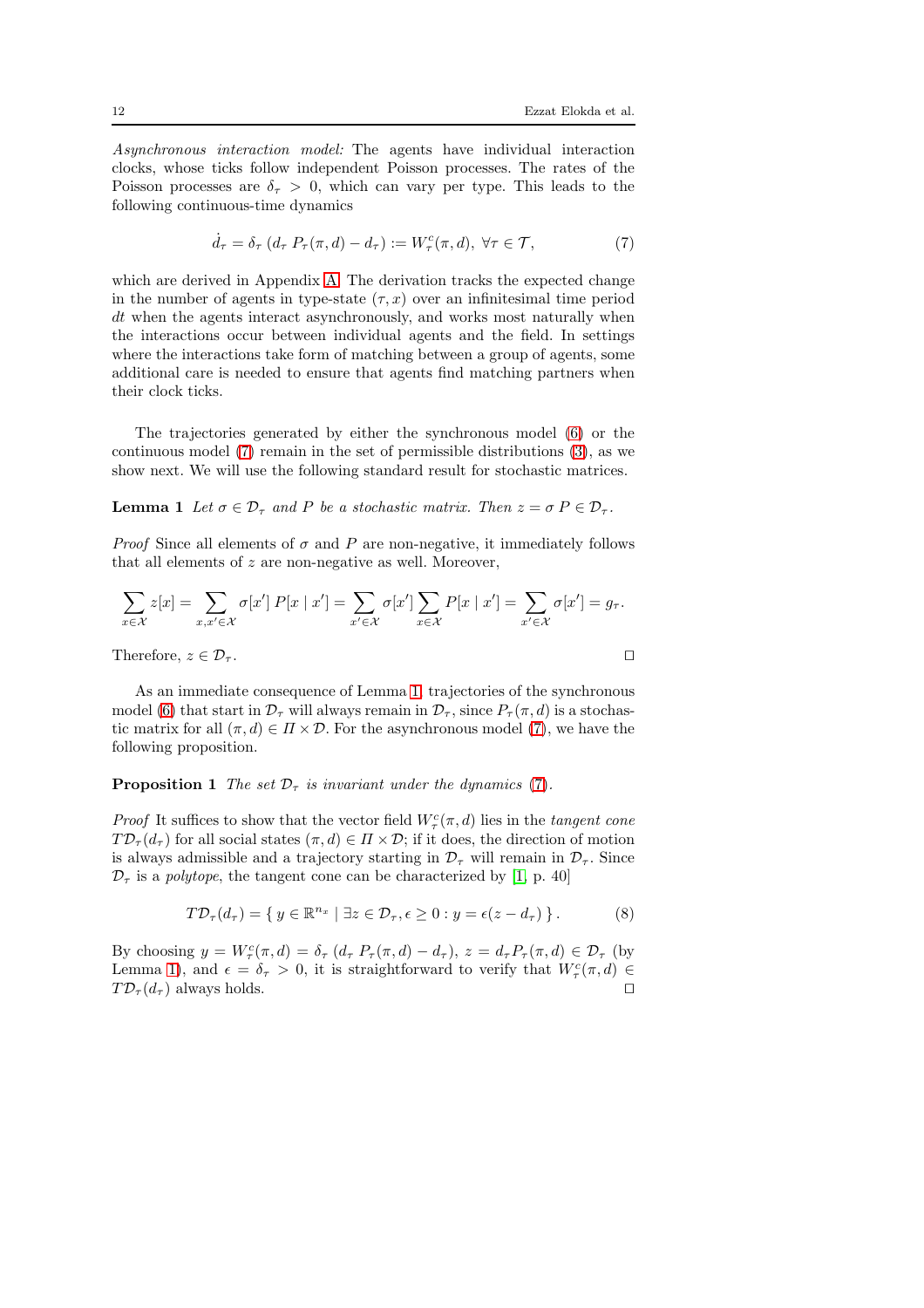#### 3.5 Rewards

At every interaction, an agent of type  $\tau$  and state x playing action a observes a *stage reward* that also depends on the social state  $(\pi, d)$ , which is specified by the reward function

<span id="page-12-0"></span>
$$
r_{\tau}[x,a](\pi,d). \tag{9}
$$

For each tuple  $(\tau, x, a) \in \mathcal{T} \times \mathcal{X} \times \mathcal{A}_{\tau, x}, r_{\tau}[x, a] : \Pi \times \mathcal{D} \to \mathbb{R}$  specifies the agent's reward as a function of the social state. The rewards are fully specified by at most  $n_{\tau} n_x n_a$  functions of the social state.

Assumption 2 (Rewards continuity) For all  $(\tau, x, a) \in \mathcal{T} \times \mathcal{X} \times \mathcal{A}_{\tau,x}$ , the stage reward function  $r_\tau[x, a](\pi, d)$  is continuous in the social state  $(\pi, d)$ .

This is analogous to Assumption [1](#page-10-2) for the state transitions.

#### 3.6 Strategic decisions

The state transitions [\(4\)](#page-10-3) and rewards [\(9\)](#page-12-0) constitute the building blocks of a Markov decision process (MDP) which is parametrized in the social state  $(\pi, d)$ . In our strategic decision model, we consider that the agents seek to maximize their discounted infinite horizon rewards with type-dependent future discount factors  $\alpha_{\tau} \in [0, 1)$ , and according to the following principle.

Single-stage deviation principle: Given the current social state  $(\pi, d)$ , agents make decisions on what action to play when in state  $x$  based on the benefits of single-stage deviations from  $\pi_{\tau}$ , the homogeneous policy dictated by the social state for their type. They consider that at the following stages the social state  $(\pi, d)$  will be the same and they will follow  $\pi_{\tau}$ .

We now derive the payoff structure of the agents, based on which they make their strategic decisions. Given the current social state  $(\pi, d)$ , the expected stage reward of an agent of type  $\tau$  following  $\pi_{\tau}$  when in state x is

<span id="page-12-2"></span>
$$
R_{\tau}[x](\pi, d) = \sum_{a \in \mathcal{A}_{\tau, x}} \pi[a \mid x] \, r[x, a](\pi, d), \tag{10}
$$

and its expected discounted infinite horizon reward is recursively defined as

$$
V_{\tau}[x](\pi, d) = R_{\tau}[x](\pi, d) + \alpha_{\tau} \sum_{x^{+} \in \mathcal{X}} P_{\tau}[x^{+} | x](\pi, d) V_{\tau}[x^{+}](\pi, d),
$$

or, equivalently in vector form,

<span id="page-12-1"></span>
$$
V_{\tau}(\pi, d) = (I - \alpha_{\tau} P_{\tau}(\pi, d))^{-1} R_{\tau}(\pi, d). \tag{11}
$$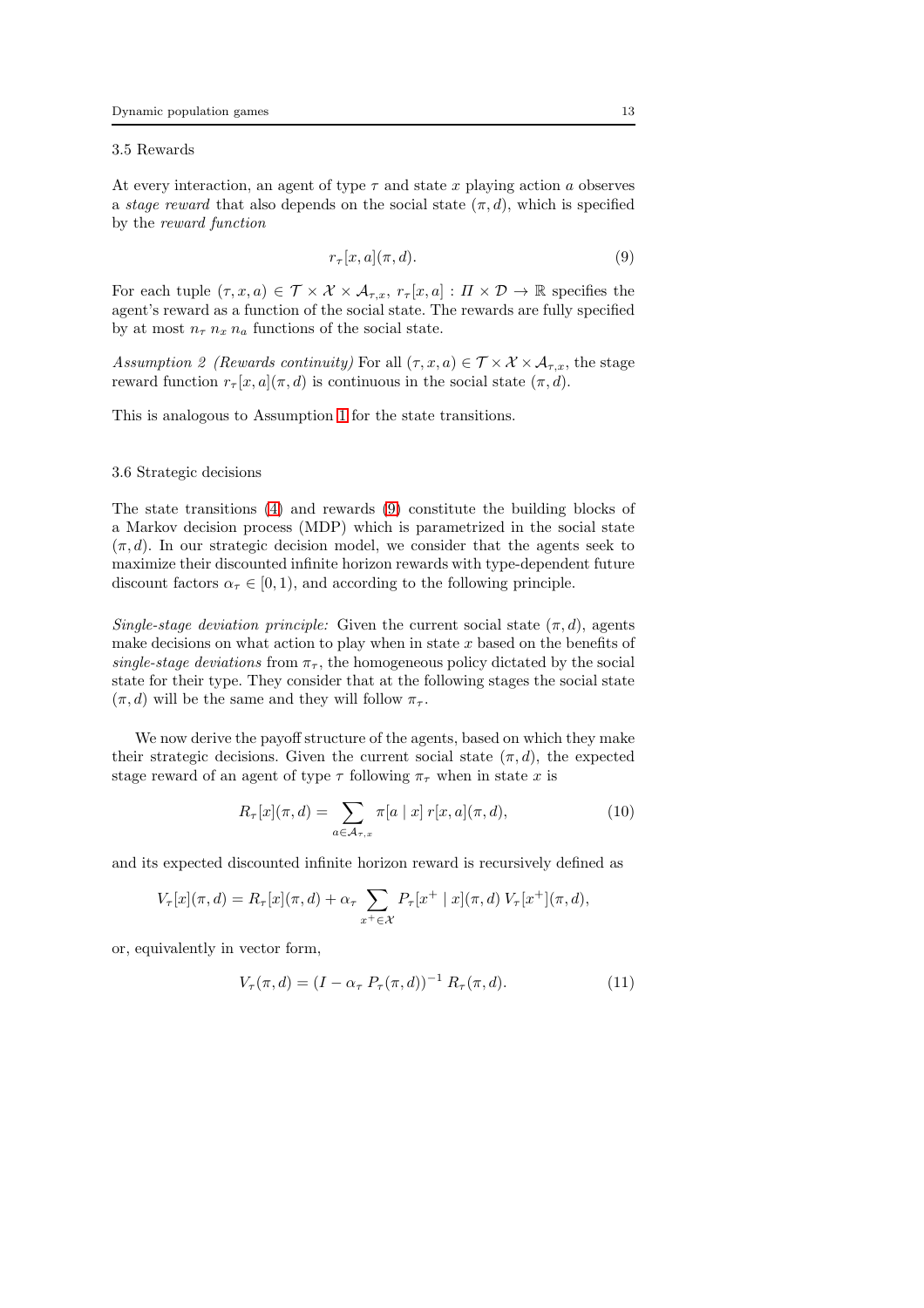Note that [\(11\)](#page-12-1) is continuous in the social state  $(\pi, d)$ , as  $I - \alpha_{\tau} P_{\tau}(\pi, d)$  is guaranteed to be invertible for  $\alpha_{\tau} \in [0,1)$  (here, I is the identity matrix of appropriate dimensions).

While an agent can compute the expected discounted rewards  $V_\tau(\pi, d)$  for the current social state  $(\pi, d)$ , the policy of its type  $\pi<sub>\tau</sub>$  may not be optimal. As per the single-stage deviation principle, the agent chooses an action  $a$  when in state x according to the single-stage deviation rewards given by

<span id="page-13-1"></span>
$$
Q_{\tau}[x, a](\pi, d) = r_{\tau}[x, a](\pi, d) + \alpha_{\tau} \sum_{x^+ \in \mathcal{X}} p_{\tau}[x^+ \mid x, a](\pi, d) V_{\tau}[x^+](\pi, d). \tag{12}
$$

The single stage deviation rewards  $Q_{\tau}[x, a](\pi, d)$  can be viewed as the dynamic population games equivalent of the *payoffs*  $F_{\rho}[a](\chi)$  in classical population games (see Section [2\)](#page-6-0). This connection is further explored in Section [5,](#page-17-0) where we show a reduction of stationary equilibria in dynamic population games to standard Nash equilibria in classical population games.

## <span id="page-13-2"></span>3.7 Complete definition of dynamic population games

<span id="page-13-0"></span>We are now ready to state a formal definition of dynamic population games, which includes all of its elementary building blocks.

Definition 1 (Dynamic population game) A dynamic population game is a tuple  $\mathcal{G} = \langle \mathcal{T}, \mathcal{X}, \mathcal{A}, g, \mathcal{D}, \Pi, p, r, \alpha, \delta \rangle$ , where

- $-$  T is the finite set of agent types, with cardinality  $n_{\tau}$ ,
- X is the finite set of agent states, with cardinality  $n_x$ ,
- A is the finite set of actions, with cardinality  $n_a$ . For type-state  $(\tau, x)$ , the available actions are a subset  $\mathcal{A}_{\tau,x} \subseteq \mathcal{A}$ ,
- $-g \in \Delta(\mathcal{T})$  is the type distribution, with  $g_{\tau}$  specifying the proportion of agents of type  $\tau$ ,
- $-$  D is the set of joint type-state distributions, with time-varying elements  $d \in \mathcal{D}$ . The current proportion of agents in type-state  $(\tau, x)$  is  $d_{\tau}[x]$ , and  $d_{\tau}$  satisfies  $\sum_{x \in \mathcal{X}} d_{\tau}[x] = g_{\tau},$
- $\Pi$  is the set of policies, with elements  $\pi \in \Pi$ . For the type-state  $(\tau, x)$ ,  $\pi_{\tau}[\cdot | x]$  specifies the probability distribution over the actions  $a \in \mathcal{A}_{\tau}$ . The pair  $(\pi, d) \in \Pi \times \mathcal{D}$  is the social state,
- $-p$  is the collection of state transition functions, with elements  $p_{\tau}[x^+$  $x, a | (\pi, d)$ , continuous in the social state. The game is fully specified by at most  $n_{\tau}$   $n_x^2$   $n_a$  such functions,
- r is the collection of stage reward functions, with elements  $r_{\tau}[x, a](\pi, d)$ , continuous in the social state. The game is fully specified by at most  $n_{\tau}n_{x}n_{a}$ such functions,
- $-\alpha \in [0,1]^{n_{\tau}}$  is the vector of future discount factors, with  $\alpha_{\tau}$  the future discount factor of type  $\tau$ ,
- $-\delta \in (0,\infty)^{n_{\tau}}$  is the vector of interaction rates, with  $\delta_{\tau}$  the interaction rate of type  $\tau$ . This is used in the asynchronous interaction model.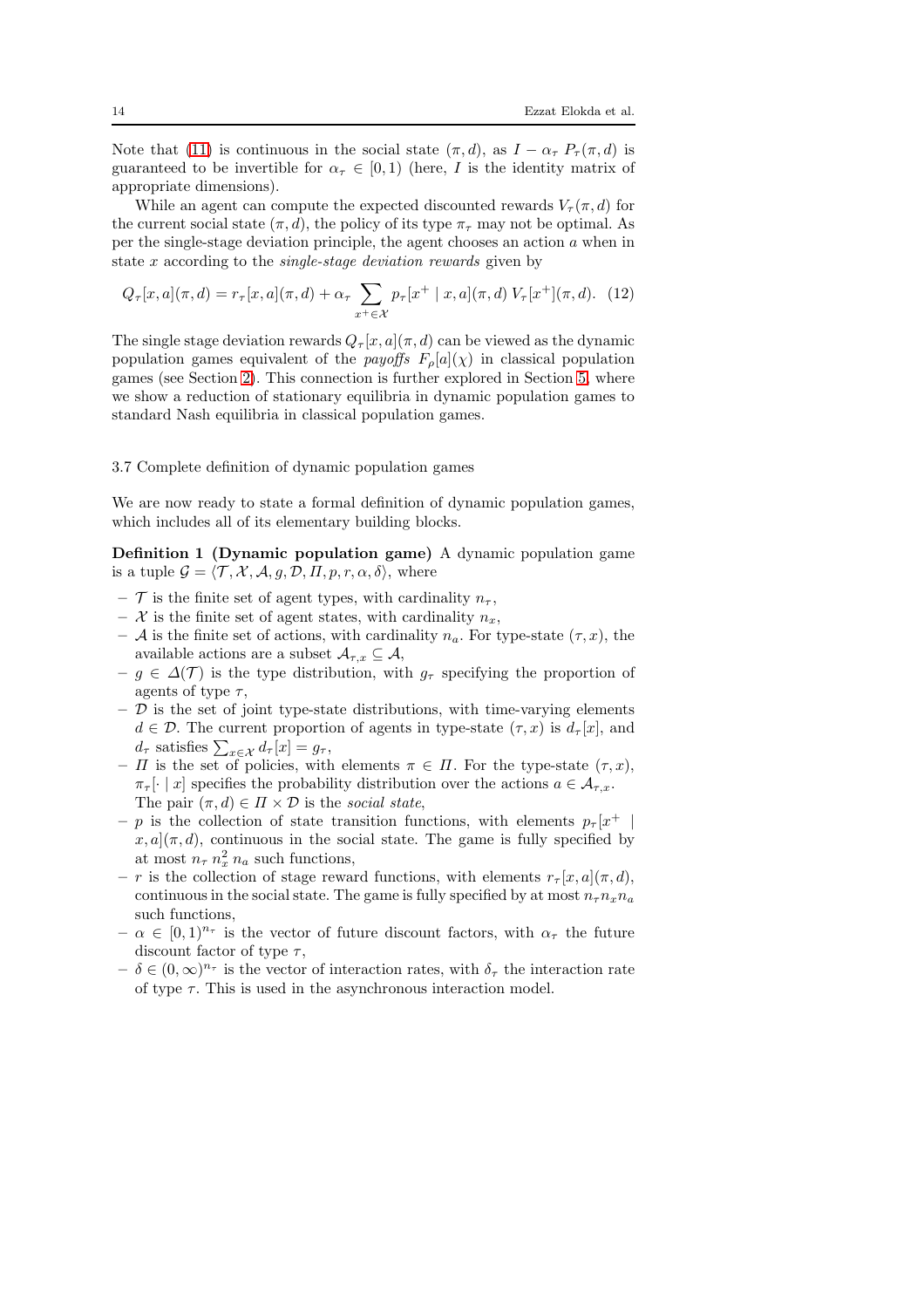Definition [1](#page-13-0) includes all the elements required to fully specify a dynamic population game. From these elements, one can further derive the following useful quantities

- $-P_{\tau}(\pi, d)$ , given in [\(5\)](#page-10-4), is the stochastic matrix describing the state dynamics of agents of type  $\tau$  following  $\pi_{\tau}$ ,
- $-R_{\tau}(\pi, d)$ , given in [\(10\)](#page-12-2), is the expected stage reward vector of agents of type  $\tau$  following  $\pi_{\tau}$ ,
- $-V_{\tau}(\pi, d)$ , given in [\(11\)](#page-12-1), is the expected discounted infinite horizon reward vector of agents of type  $\tau$  following  $\pi_{\tau}$ ,
- $-Q_{\tau}[x, a](\pi, d)$ , given in [\(12\)](#page-13-1), is the *single-stage deviation reward* to an agent of type-state  $(\tau, x)$  playing current action a instead of following  $\pi_{\tau}$ , which the agent seeks to maximize.

### <span id="page-14-0"></span>4 Solution concept: the stationary equilibrium

The solution concept that we propose in dynamic population games is the stationary equilibrium, a condition where all agents are playing an optimal policy and in addition, the type-state distribution is stationary. Other notions of equilibrium have been considered in previous works [\[6,](#page-26-5)[9,](#page-26-8)[11,](#page-26-10)[16\]](#page-26-15), and include equilibria in non-stationary policies (i.e., policies that depend on the current discrete-time index) and policies with explicit dependency on the social state (i.e., maps from the agent's own state and the social state to randomized actions, also referred to as non-oblivious policies [\[9\]](#page-26-8)). We are of the opinion that the stationary equilibrium notion considered here is the most useful in practice due to its simplicity to compute and follow by the individual agent. We are also able to show a reduction of these equilibria to standard Nash equilibria in classical population games, which is the subject of Section [5.](#page-17-0)

Recall that the agents face a MDP that is not time-homogeneous due to the dependency on the time-varying social state  $(\pi, d)$ , which complicates the analysis of optimal policies. However, if we can characterize conditions under which the social state is *stationary*, the MDP becomes time-homogeneous, and standard results regarding optimal policies apply.

For the type-state distribution d, when the agents follow the homogeneous policy  $\pi$ , a stationary distribution  $d \in \mathcal{D}$  (denoted with boldface) satisfies

$$
\mathbf{d}_{\tau} = \mathbf{d}_{\tau} \, P_{\tau}(\pi, \mathbf{d}), \, \forall \tau \in \mathcal{T}.
$$
 (13)

Notice that this coincides with the rest points of both the discrete-time synchronous societal state dynamics [\(6\)](#page-10-1) and the continuous-time asynchronous variant [\(7\)](#page-11-0), as expected. Traditionally, the stationary distribution is solved for by finding the left eigenvector(s) corresponding to the eigenvalue 1 of the stochastic matrix  $P_{\tau}$ , however, here the matrix is itself a function of the distribution, so we do not have a simple eigenvector problem.

For the *policy*  $\pi$ , we introduce the notion of *best response*.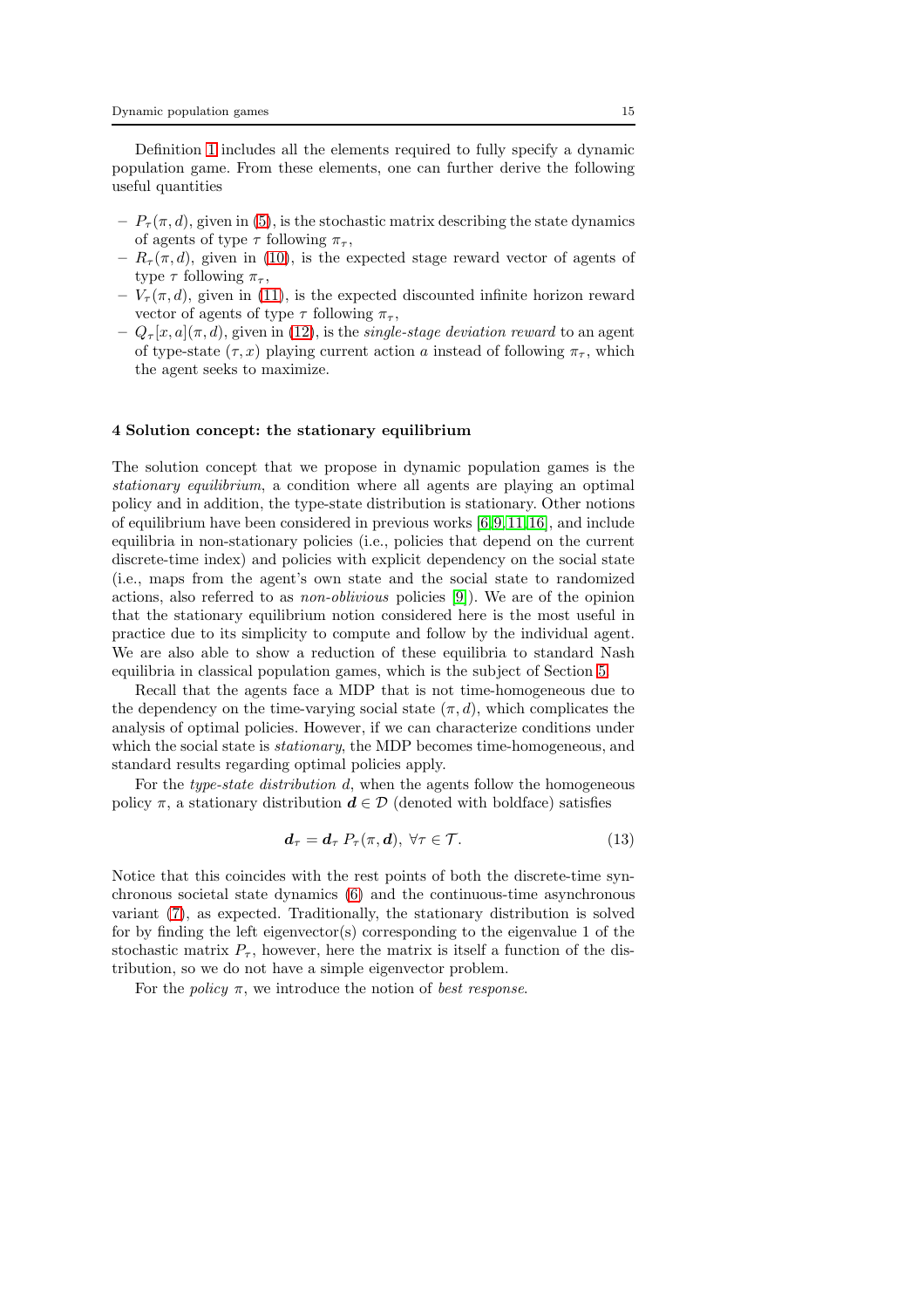Definition 2 (Best response) The best response of an agent in type-state  $(\tau, x)$  at the social state  $(\pi, d)$  is the set-valued correspondence  $B_{\tau,x}: \Pi \times \mathcal{D} \rightrightarrows$  $\Delta(\mathcal{A}_{\tau,x})$  given by

$$
B_{\tau,x}(\pi,d) \in \left\{ \sigma \in \Delta(\mathcal{A}_{\tau,x}) \; \middle| \; \begin{array}{c} \forall \sigma' \in \Delta(\mathcal{A}_{\tau,x}), \\ \sum_{a \in \mathcal{A}_{\tau,x}} (\sigma[a] - \sigma'[a]) Q_{\tau}[x,a](\pi,d) \ge 0 \end{array} \right\}.
$$
\n(14)

This chooses a probability distribution over the actions  $\sigma$  which maximizes the single-stage deviation reward  $Q_{\tau}[x, a](\pi, d)$ , given in [\(12\)](#page-13-1). We are now ready to formally state the definition of the stationary equilibrium.

Definition 3 (Stationary equilibrium) A stationary equilibrium is a social state  $(\pi, d) \in \Pi \times \mathcal{D}$  which satisfies

$$
\boldsymbol{\pi}_{\tau}[\cdot \mid x] \in B_{\tau,x}(\boldsymbol{\pi}, \boldsymbol{d}), \ \forall (\tau, x) \in \mathcal{T} \times \mathcal{X}, \tag{SE.1}
$$

<span id="page-15-7"></span><span id="page-15-1"></span><span id="page-15-0"></span>
$$
\mathbf{d}_{\tau} = \mathbf{d}_{\tau} \ P_{\tau}(\boldsymbol{\pi}, \mathbf{d}), \ \forall \tau \in \mathcal{T}.\tag{SE.2}
$$

At the starionary equilibrium, it is a best response for agents of all types to not deviate from the policy  $\pi_{\tau}$  in a single stage at all states [\(SE.1\)](#page-15-0), and additionally, the type-state distribution  $d$  is stationary [\(SE.2\)](#page-15-1).

<span id="page-15-6"></span>**Proposition 2** At the stationary equilibrium  $(\pi, d)$ , no agents have an incentive to deviate from the policy of their type  $\pi_{\tau}$ .

*Proof* We hypothesize that  $(\pi, d)$  is stationary, and show that no agents have an incentive to deviate from the policy of their type  $\pi_{\tau}$ , which together with [\(SE.2\)](#page-15-1) supports the hypothesis and completes the proof. At the stationary  $(\pi, d)$ , the discounted MDP faced by agents of an arbitrary type  $\tau$ is time-homogeneous. Let us apply the well-known policy iteration algorithm to compute an optimal policy of this MDP, initialized at  $\pi_{\tau}$ . Performing one policy iteration, we get that the state transition matrix when following  $\pi_{\tau}$  is

$$
P_{\tau}[x^+ \mid x](\boldsymbol{\pi}, \boldsymbol{d}) = \sum_{a \in \mathcal{A}_{\tau,x}} \boldsymbol{\pi}_{\tau}[a \mid x] \ p_{\tau}[x^+ \mid \tau, x, a](\boldsymbol{\pi}, \boldsymbol{d}), \tag{15}
$$

the expected stage rewards are

<span id="page-15-3"></span><span id="page-15-2"></span>
$$
R_{\tau}[x](\boldsymbol{\pi},\boldsymbol{d})=\sum_{a\in\mathcal{A}_{\tau,x}}\boldsymbol{\pi}[a\mid x]\;r[x,a](\boldsymbol{\pi},\boldsymbol{d}),\qquad(16)
$$

and the expected discounted infinite horizon rewards are

<span id="page-15-5"></span><span id="page-15-4"></span>
$$
V_{\tau}(\boldsymbol{\pi},\boldsymbol{d})=(I-\alpha_{\tau} P_{\tau}(\boldsymbol{\pi},\boldsymbol{d}))^{-1} R_{\tau}(\boldsymbol{\pi},\boldsymbol{d}). \qquad (17)
$$

To improve the policy, we need to maximize

$$
Q_{\tau}[x,a](\boldsymbol{\pi},\boldsymbol{d}) = r_{\tau}[x,a](\boldsymbol{\pi},\boldsymbol{d}) + \alpha_{\tau} \sum_{x^+ \in \mathcal{X}} p_{\tau}[x^+ \mid x,a](\boldsymbol{\pi},\boldsymbol{d}) V_{\tau}[x^+](\boldsymbol{\pi},\boldsymbol{d}),
$$
\n(18)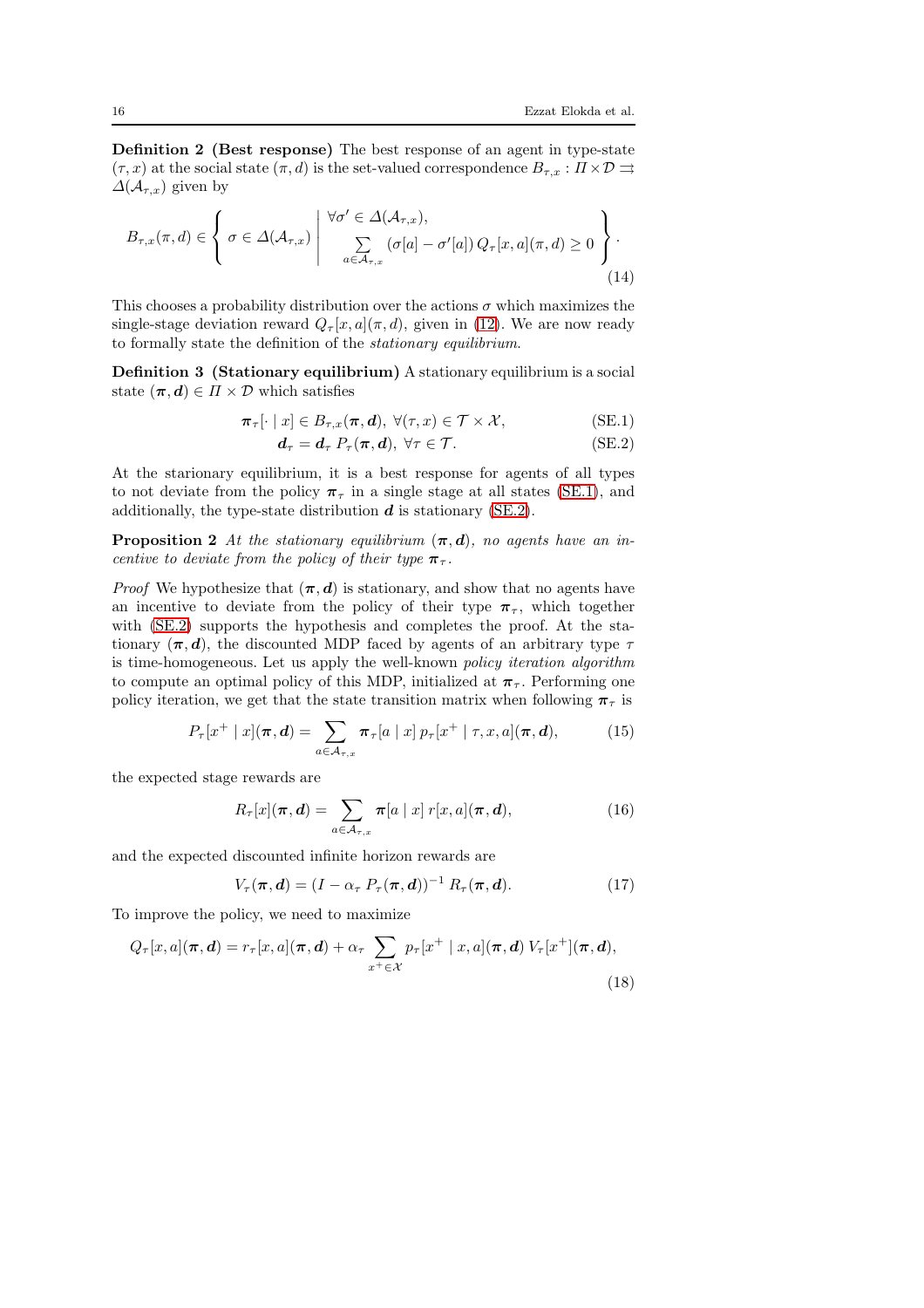for all states  $x \in \mathcal{X}$ . But [\(15\)](#page-15-2), [\(16\)](#page-15-3), [\(17\)](#page-15-4), [\(18\)](#page-15-5) coincide with the definitions [\(5\)](#page-10-4),  $(9)$ ,  $(11)$ ,  $(12)$ , respectively, at  $(\pi, d)$ . Therefore such an improvement is not possible by the best response condition [\(SE.1\)](#page-15-0). Thus, the policy iteration algorithm terminates immediately with  $\pi_{\tau}$ , which is well-known to be optimal [\[23,](#page-26-22) Proposition 7.3.1], and agents of type  $\tau$  indeed have no incentive to deviate from  $\pi_{\tau}$ . Since  $\tau$  was arbitrary, this holds for all types. □

It is straightforward to see that if it is optimal to not deviate from  $\pi_{\tau}$ , it will necessarily satisfy  $(SE.1)$ , i.e., it will be optimal to not deviate from it in a single stage at all states. Proposition [2](#page-15-6) further asserts that [\(SE.1\)](#page-15-0) is sufficient for optimality, i.e., if for a policy  $\pi_{\tau}$  it is optimal to not deviate in a single stage at all states, then it is optimal to not deviate from  $\pi_{\tau}$  in any number of stages. Conditions [\(SE.1\)](#page-15-0)–[\(SE.2\)](#page-15-1) are therefore a full characterization of equilibrium policy-stationary distribution pairs, and there is no loss in considering singlestage deviations at the equilibrium. There is significant gain, however, since the individual agent's decision problem is much simpler than if they were to solve an entire MDP. Among others, this makes it straightforward to establish the existence of stationary equilibria, which we turn to next.

It is convenient to combine conditions [\(SE.1\)](#page-15-0)–[\(SE.2\)](#page-15-1) as the fixed point of a single correspondence. Let  $SE: \Pi \times \mathcal{D} \rightrightarrows \Pi \times \mathcal{D}$  be defined as

$$
SE(\pi, d) \in \left\{ (\gamma, z) \in \Pi \times \mathcal{D} \mid z_{\tau} \in B_{\tau, x}(\pi, d), \ \forall (\tau, x) \in \mathcal{T} \times \mathcal{X}, \atop z_{\tau} = d_{\tau} P_{\tau}(\pi, d), \ \forall \tau \in \mathcal{T}.
$$

Then, a stationary equilibrium satisfies

$$
(\pi, d) \in SE(\pi, d). \tag{SE}
$$

<span id="page-16-0"></span>**Theorem 1** There exists at least one stationary equilibrium  $(\pi, d)$  for every dynamic population game.

Proof The proof is a straightforward application of Kakutani's fixed point theorem for the map  $SE(\pi, d)$ , which requires that:

- The set  $\Pi \times \mathcal{D}$  is convex, compact and nonempty, which holds since it is the Cartesian product of simplices.
- $SE(\pi, d) \subseteq \Pi \times \mathcal{D}$ , which holds by definition of the best response [\(14\)](#page-15-7) and Lemma [1.](#page-11-1)
- The set-valued correspondence  $SE(\pi, d)$  is convex. This holds for  $B_{\tau,x}(\pi, d)$  since all convex mixtures of elements in  $B_{\tau,x}(\pi, d)$ are randomizations over the actions maximizing the single-stage deviation reward at  $(\tau, x)$ , and thus also lie in  $B_{\tau, x}(\pi, d)$ . The map  $d_{\tau}P_{\tau}(\pi, d)$  is convex because it is a singleton.

Therefore,  $SE(\pi, d)$ , the Cartesian product of the above sets, is convex.

The set-valued correspondence  $SE(\pi, d)$  is upper hemicontinuous and nonempty.

This holds for  $B_{\tau,x}(\pi, d)$  by the continuity of  $Q_{\tau}[x, a](\pi, d)$  in  $(\pi, d)$  for all tuples  $(\tau, x, a) \in \mathcal{T} \times \mathcal{X} \times \mathcal{A}_{\tau,x}$ , and Berge's maximum theorem.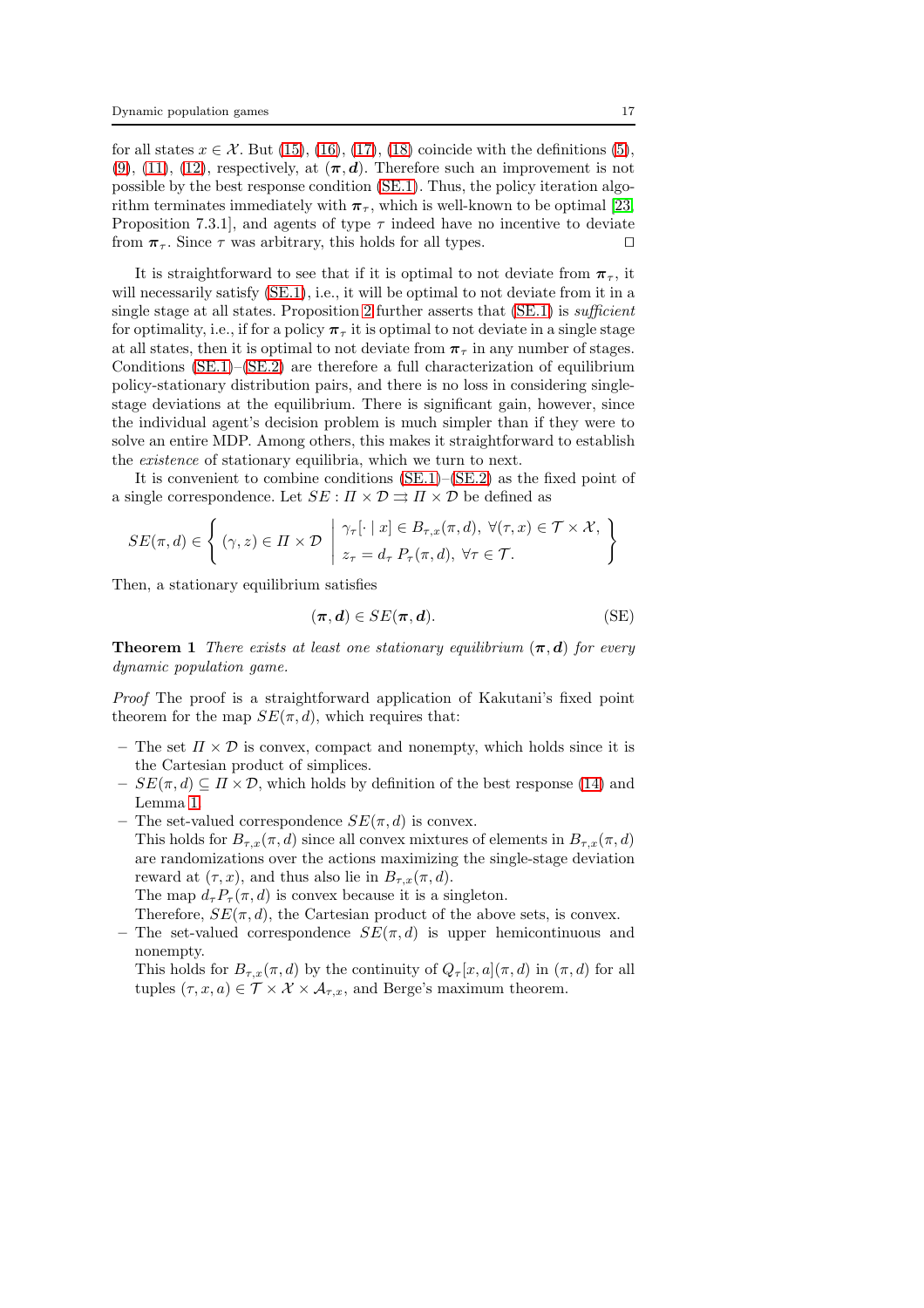The map  $d_{\tau}P_{\tau}(\pi, d)$  is single-valued and continuous by the continuity of  $P_{\tau}(\pi, d)$  in  $(\pi, d)$ , thereby also upper hemicontinuous and nonempty.

Therefore,  $SE(\pi, d)$ , the Cartesian product of the above sets, is upper hemicontinuous and nonempty.

It follows that a fixed point  $(\pi, d) \in \Pi \times \mathcal{D}$  satisfying  $(\pi, d) \in SE(\pi, d)$ exists, and is a stationary equilibrium by definition. ⊓⊔

We conclude this section with the remark that the existence of at least one stationary equilibrium does not guarantee that such equilibrium will be attractive for the social state dynamics. In fact, it is possible to construct simple dynamic population games where a unique stationary equilibrium exists but cannot be reached, given an initial type-state distribution. Consider, for example, a dynamic population game with one type  $\tau$  in which the stochastic matrix  $P_{\tau}$  does not depend on the social state  $(\pi, d)$ , and is periodic. Under the synchronous interaction model [\(6\)](#page-10-1), if the initial state distribution is not the stationary equilibrium distribution (which is necessarily the stationary distribution of  $P_{\tau}$ ), it will oscillate forever. The topic of reachability and attractiveness of the stationary equilibria is an important direction that we will explore in dedicated future work.

### <span id="page-17-0"></span>5 Reduction to classical population games

Every classical population game, as reviewed in Section [2,](#page-6-0) is a dynamic population game; one where the state space  $\mathcal X$  is simply a singleton, and the types  $\tau$  are the populations  $\rho$  of the classical population game. It turns out that a connection exists in the opposite direction as well. Namely, we show that for every dynamic population game, one can define a classical population game whose Nash equilibria are in one-to-one correspondence with the stationary equilibria of the dynamic population game.

Given a dynamic population game  $\mathcal{G}$ , we define a classical population game  $F^{\mathcal{G}}$  with the following high-level description. Each type-state pair  $(\tau, x)$  in the dynamic population game is assigned to a static population  $\rho'_{\tau,x}$ , with the payoffs of that population equalling the single-stage deviation rewards at  $(\tau, x)$ . Additionally, each type  $\tau$  in the dynamic population game is assigned to a population  $\rho''_{\tau}$ , whose population state coincides with the state distribution of  $\tau$ . The payoffs of that population is constructed in a manner that leads the state distribution to stationarity when the agents act rationally, as we show in Theorem [2.](#page-18-0)

More precisely,  $F^{\mathcal{G}}$  is constructed as follows:

- For each  $(\tau, x) \in \mathcal{T} \times \mathcal{X}$ , we define a corresponding population  $\rho'_{\tau, x} := (\tau, x)$ .
- Additionally, for each type  $\tau \in \mathcal{T}$ , we define a corresponding population  $\rho''_{\tau}:=\tau.$
- The masses of populations  $\rho'_{\tau,x}$  are all one, i.e.,

$$
m_{\rho'_{\tau,x}}:=1, \ \forall \rho'_{\tau,x}.
$$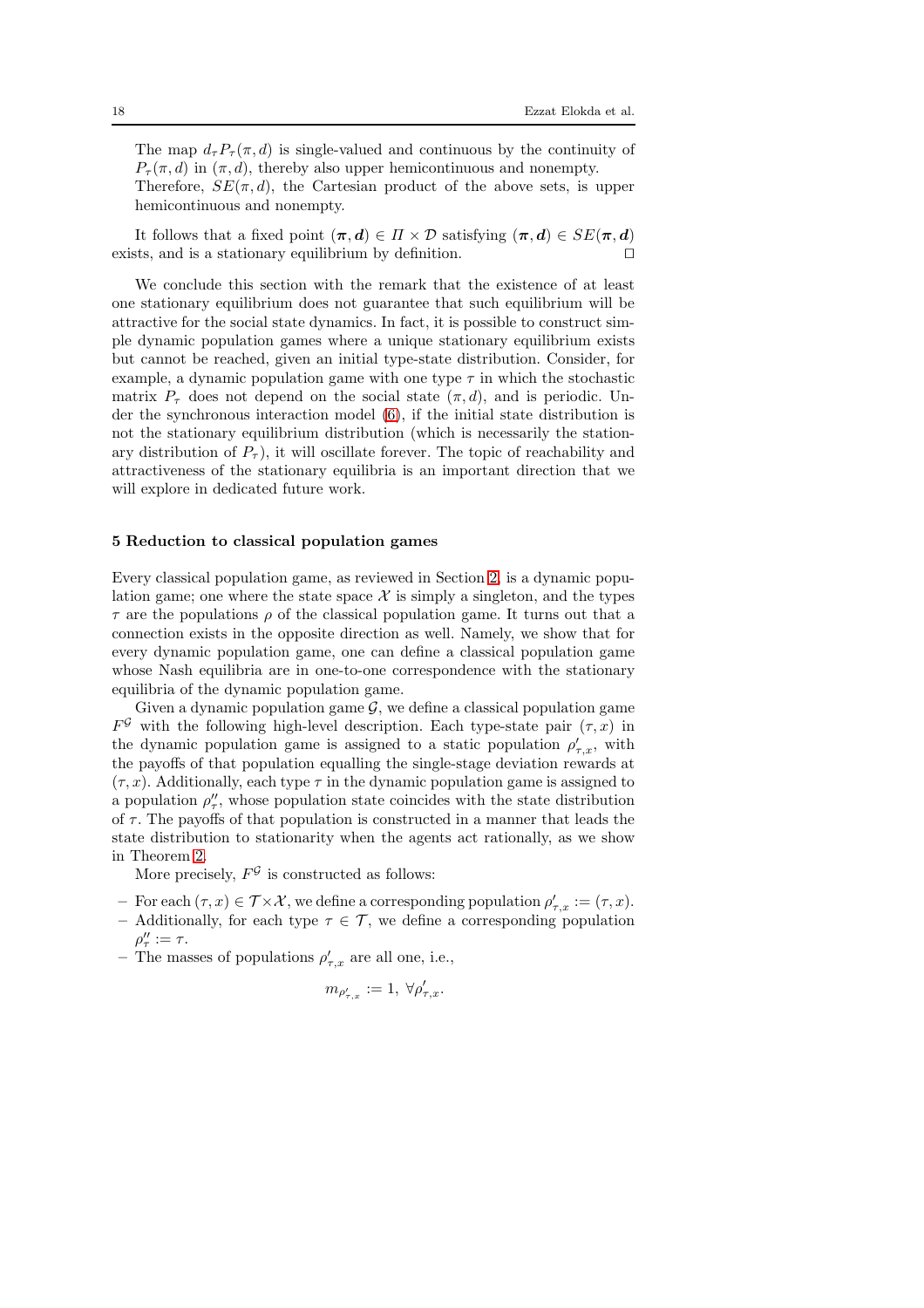– The masses of populations  $\rho_{\tau}^{\prime\prime}$  equal the proportion of agents in the corresponding types, i.e.,

$$
m_{\rho''_\tau}:=g_\tau,\;\forall \rho''_\tau.
$$

– The action sets of populations  $\rho'_{\tau,x}$  are the action sets of the corresponding type-state pairs, i.e.,

$$
\mathcal{A}_{\rho'_{\tau,x}}:=\mathcal{A}_{\tau,x},\;\forall\rho'_{\tau,x}.
$$

– The action sets of populations  $\rho''_{\tau}$  all equal the set of states, i.e.,

$$
\mathcal{A}_{\rho_\tau^{\prime\prime}}:=\mathcal{X},\ \forall \rho_\tau^{\prime\prime}.
$$

– The population state of population  $\rho'_{\tau,x}$  is defined as the probability distribution over the actions of the corresponding type-state pair dictated by the policy, i.e.,

$$
\chi_{\rho'_{\tau,x}} := \pi_{\tau}[\cdot \mid x], \ \forall \rho'_{\tau,x}.
$$

– The population state of population  $\rho''_{\tau}$  is defined as the state distribution of the corresponding type  $\tau$ , i.e.,

$$
\chi_{\rho''_{\tau}} := d_{\tau}, \ \forall \rho''_{\tau}.
$$

- The social state  $\chi$  in  $F^{\mathcal{G}}$  is the social state  $(\pi, d)$  in  $\mathcal{G}$ , by construction.
- The payoffs of populations  $\rho'_{\tau,x}$  are the single-stage deviation rewards of the corresponding type-state pairs, i.e.,

$$
F^{\mathcal{G}}_{\rho'_{\tau,x}}[a](\chi):=Q_{\tau}[x,a](\pi,d),\ \forall \rho'_{\tau,x},\ \forall a.
$$

– The payoff vectors of populations  $\rho''_{\tau}$  are the vector fields of the asynchronous societal state dynamics [\(7\)](#page-11-0), i.e.,

$$
F^{\mathcal{G}}_{\rho'_\tau}(\chi) := W^c_\tau(\pi, d) = \delta_\tau \left( d_\tau \ P_\tau(\pi, d) - d_\tau \right), \ \forall \rho''_\tau.
$$

Recall that  $Q_{\tau}[x, a](\pi, d)$  and  $W_{\tau}^{c}(\pi, d)$  are continuous in the social state  $(\pi, d)$ , and therefore the payoff vector  $F^{\mathcal{G}}(\chi)$  is continuous in  $\chi$ , as needed in classical population games. We are now ready to state our main result.

<span id="page-18-0"></span>**Theorem 2** The social state  $(\pi, d)$  is a stationary equilibrium of the dynamic population game G if and only if  $\chi = (\pi, d)$  is a Nash equilibrium of the population game  $F^{\mathcal{G}}$ .

*Proof* Let us write the Nash equilibrium condition [\(2\)](#page-7-3) for  $F^{\mathcal{G}}$  explicitly, as

$$
\chi_{\rho'_{\tau,x}} \in B_{\rho'_{\tau,x}}(\chi), \ \forall \rho'_{\tau,x} \in \mathcal{T} \times \mathcal{X},\tag{19}
$$

<span id="page-18-2"></span><span id="page-18-1"></span>
$$
\chi_{\rho_{\tau}^{\prime\prime}} \in B_{\rho_{\tau}^{\prime\prime}}(\chi), \ \forall \rho_{\tau}^{\prime\prime} \in \mathcal{T}.\tag{20}
$$

It is straightforward to verify that condition [\(19\)](#page-18-1) is the same as condi-tion [\(SE.1\)](#page-15-0) of the stationary equilibrium of  $G$ , which we get immediately by construction of  $F^{\mathcal{G}}$ . Therefore, in order to prove the one-to-one correspondence between the stationary equilibria of  $G$  and the Nash equilibria of  $F^{\mathcal{G}}$ , we must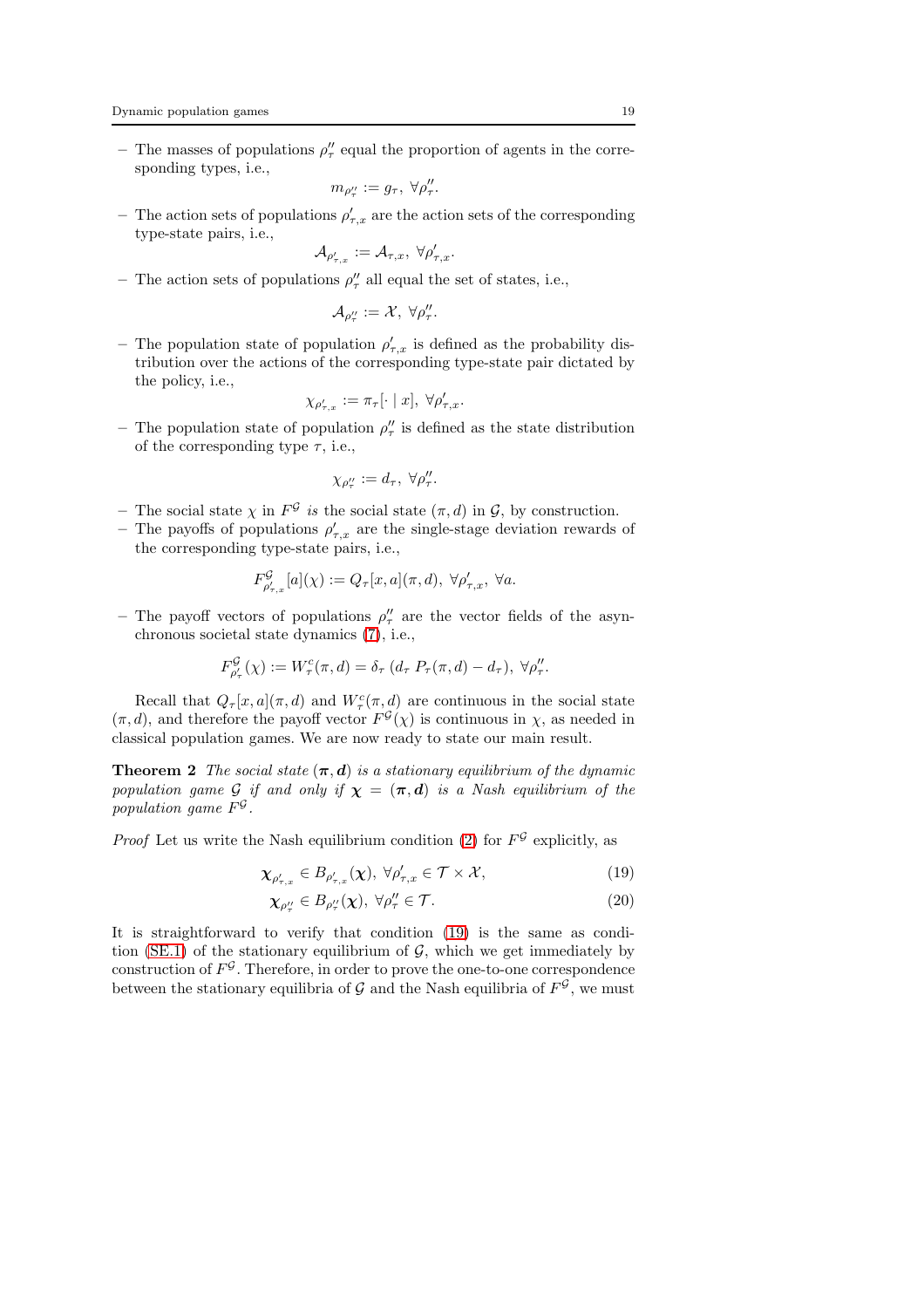show that condition [\(20\)](#page-18-2) is the same as the stationarity condition [\(SE.2\)](#page-15-1) for G.

We proceed by writing [\(20\)](#page-18-2) for an arbitrary type  $\tau \in \mathcal{T}$  in vector form<sup>[6](#page-19-1)</sup>, as

$$
\chi_{\rho_{\tau}^{\prime\prime}} \in B_{\rho_{\tau}^{\prime\prime}}(\chi) \Leftrightarrow d_{\tau} \in B_{\rho_{\tau}^{\prime\prime}}(\pi, d)
$$
  
\n
$$
\Leftrightarrow \forall \sigma^{\prime} \in \mathcal{D}_{\tau}, W_{\tau}^{c}(\pi, d) (d_{\tau} - \sigma^{\prime})^{\top} \ge 0,
$$
  
\n
$$
\Leftrightarrow \forall \sigma^{\prime} \in \mathcal{D}_{\tau}, \delta_{\tau} (d_{\tau} P_{\tau}(\pi, d) - d_{\tau}) (d_{\tau} - \sigma^{\prime})^{\top} \ge 0,
$$
  
\n
$$
\Leftrightarrow \forall \sigma^{\prime} \in \mathcal{D}_{\tau}, (d_{\tau} P_{\tau}(\pi, d) - d_{\tau}) (d_{\tau} - \sigma^{\prime})^{\top} \ge 0.
$$
 (21)

On the other hand, condition [\(SE.2\)](#page-15-1) for type  $\tau$  can be written as

<span id="page-19-3"></span><span id="page-19-2"></span>
$$
\mathbf{d}_{\tau} P_{\tau}(\boldsymbol{\pi}, \mathbf{d}) - \mathbf{d}_{\tau} = 0. \tag{22}
$$

Note that [\(22\)](#page-19-2) trivially implies [\(21\)](#page-19-3) (which holds with equality). We show that  $(21)$  implies  $(22)$  by contradiction. Suppose that  $(21)$  holds but  $d_{\tau}$   $P_{\tau}(\pi, d) - d_{\tau} \neq 0$ . Then, one can choose  $\sigma' = d_{\tau}$   $P_{\tau}(\pi, d) \in \mathcal{D}_{\tau}$  (by Lemma [1\)](#page-11-1) such that

$$
(d_{\tau} P_{\tau}(\boldsymbol{\pi},\boldsymbol{d})-d_{\tau})(d_{\tau}-\sigma')^{\top}=(\sigma'-d_{\tau})(d_{\tau}-\sigma')^{\top}=-(d_{\tau}-\sigma')(d_{\tau}-\sigma')^{\top}<0,
$$

a contradiction. So  $d_{\tau}P_{\tau}(\pi, d) - d_{\tau} = 0$  is the only way to satisfy [\(21\)](#page-19-3). Since the type  $\tau$  was arbitrary, this holds for all types, and [\(20\)](#page-18-2) holds if and only if [\(SE.2\)](#page-15-1) holds.  $□$ 

As an immediate consequence of Theorem [2,](#page-18-0) we have:

**Corollary 1** There exists at least one stationary equilibrium  $(\pi, d)$  for every dynamic population game.

This is a re-statement of Theorem [1,](#page-16-0) which we already proved. Theorem [2](#page-18-0) provides an alternative proof, since there exists at least one Nash equilibrium for the constructed population game  $F^{\mathcal{G}}$  [\[1,](#page-26-0) Theorem 2.1.1], which coincides with a stationary equilibrium of the dynamic population game  $\mathcal{G}$ .

## <span id="page-19-0"></span>6 Evolutionary policy-state dynamics

In classical population games, evolutionary dynamics provide a rich family of models of how the behavior of agents in the society evolves under the gametheoretic setting considered. On the other hand, the setting where agents have state dynamics in addition to the evolutionary decision dynamics is mostly unexplored in the literature. The reduction of stationary equilibria in dynamic population games to Nash equilibria in classical population games provides an avenue to adapt classical evolutionary dynamics to the setting with dynamic states, which we explore in this section. We first review evolutionary dynamics

<span id="page-19-1"></span><sup>&</sup>lt;sup>6</sup> Note that elements of  $\mathcal{D}_{\tau}$  are row vectors in this convention.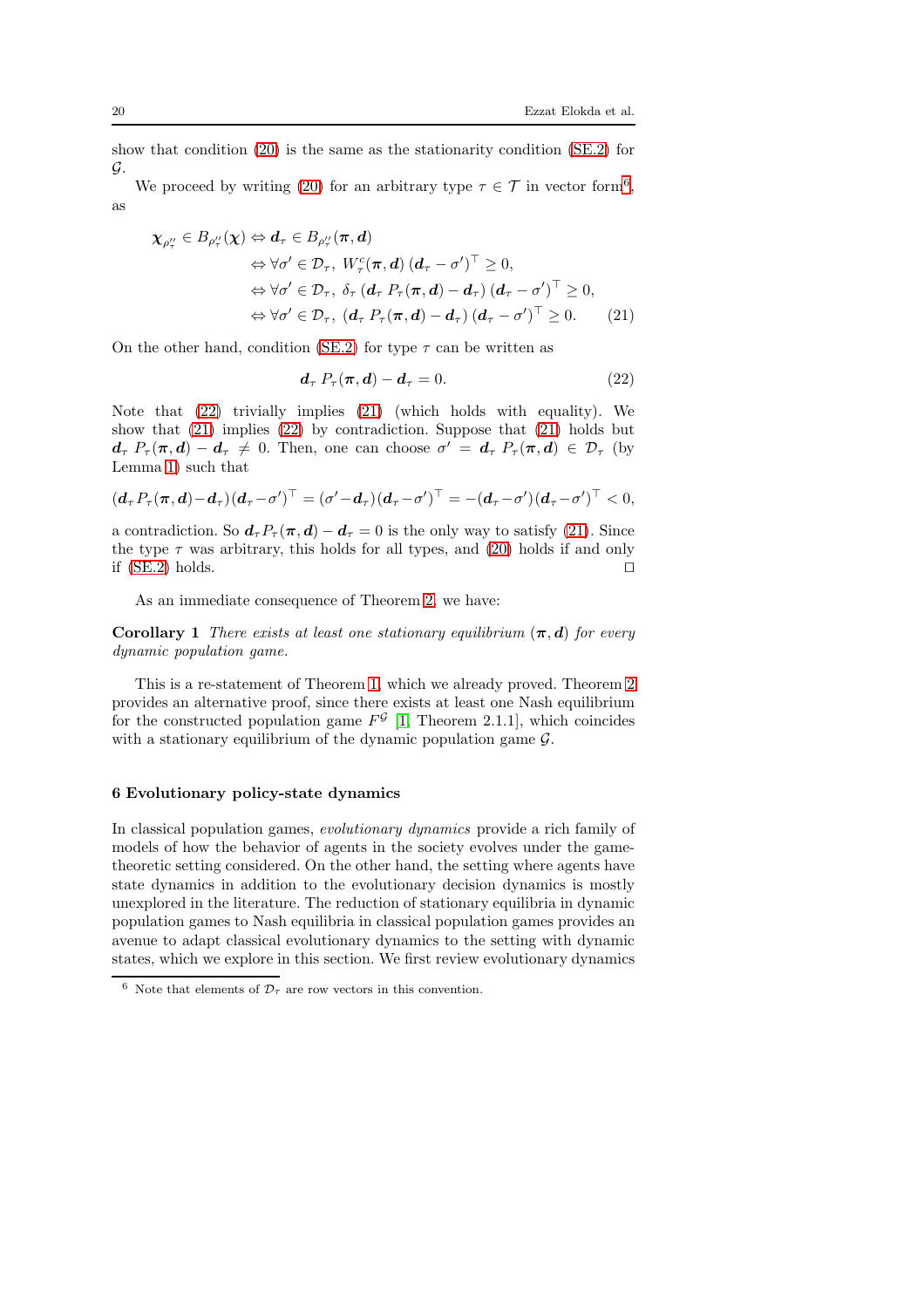in classical population games in Section [6.1,](#page-20-0) and then propose a model for the coupled policy-state evolutionary dynamics in dynamic population games in Section [6.2,](#page-22-0) which is inspired by the reduction. A discussion of this model follows in the concluding remarks of Section [7.](#page-23-0)

#### <span id="page-20-0"></span>6.1 Preliminaries: Evolutionary dynamics in classical population games

When coupled to a population game  $F(\chi)$ , evolutionary dynamics model the evolution of the social state  $\chi$  as the agents strategically adapt their action choices in repeated runs of  $F(\chi)$ . We refer the reader to [\[1,](#page-26-0) Chapters 4–6] for a comprehensive coverage of evolutionary dynamics, and summarize the main elements here. Under this model, agents get to revise their action choices according to a specified revision protocol. In this process, the agents are typically assumed to have inertia and to be myopic. Inertia means that the agents keep on playing the same action until they get a sporadic opportunity to revise it, and myopia means that the agents do not look ahead when performing these revisions, i.e., they only consider the current social state and do not take into account its future evolution.

In particular, the agents of population  $\rho$  get asynchronous revision opportunities at rings of independent Poisson alarm clocks with rate  $\eta_{\rho} > 0$ <sup>[7](#page-20-1)</sup>. When an agent's clock rings, they switch from their current action a to a new action  $a^+$ , according to a probability

$$
\zeta_{\rho}[a^+ \mid a](F_{\rho}(\chi), \chi_{\rho}) \in [0, 1].
$$

The probability distribution

$$
\zeta_{\rho}[\cdot \mid a] : \mathbb{R}^{|\mathcal{A}_{\rho}|} \times X_{\rho} \to \Delta(\mathcal{A}_{\rho})
$$

is called the *revision protocol* of population  $\rho$ . Naturally, it is a function of the payoffs to the different actions  $F_{\rho}(\chi)$  and (possibly) the current population state  $\chi_{\rho}$ . We recall some examples of revision protocols shortly. This revision process leads to the following expected motion of the population states  $\chi_{\rho}$ 

$$
\dot{\chi}_{\rho}[a] = \eta_{\rho} \left( \sum_{a' \in \mathcal{A}_{\rho}} \chi_{\rho}[a'] \, \zeta_{\rho}[a \mid a'] (F_{\rho}(\chi), \chi_{\rho}) - \chi_{\rho}[a] \right), \,\forall \rho \in \mathcal{P}, \, a \in \mathcal{A}_{\rho}.
$$
\n(23)

This is compactly written as

<span id="page-20-3"></span><span id="page-20-2"></span>
$$
\dot{\chi}_{\rho} = \eta_{\rho} H_{\rho}(F_{\rho}(\chi), \chi_{\rho}), \ \forall \rho \in \mathcal{P}, \tag{24}
$$

<span id="page-20-1"></span><sup>7</sup> One can also consider a synchronous revision model where all the agents revise their actions together, leading to discrete-time dynamics in [\(23\)](#page-20-2). However, the asynchronous model is the standard in the literature (see [\[1\]](#page-26-0)). Under this model, population states admit the interpretation that different agents of the population deterministically follow different actions, until revised.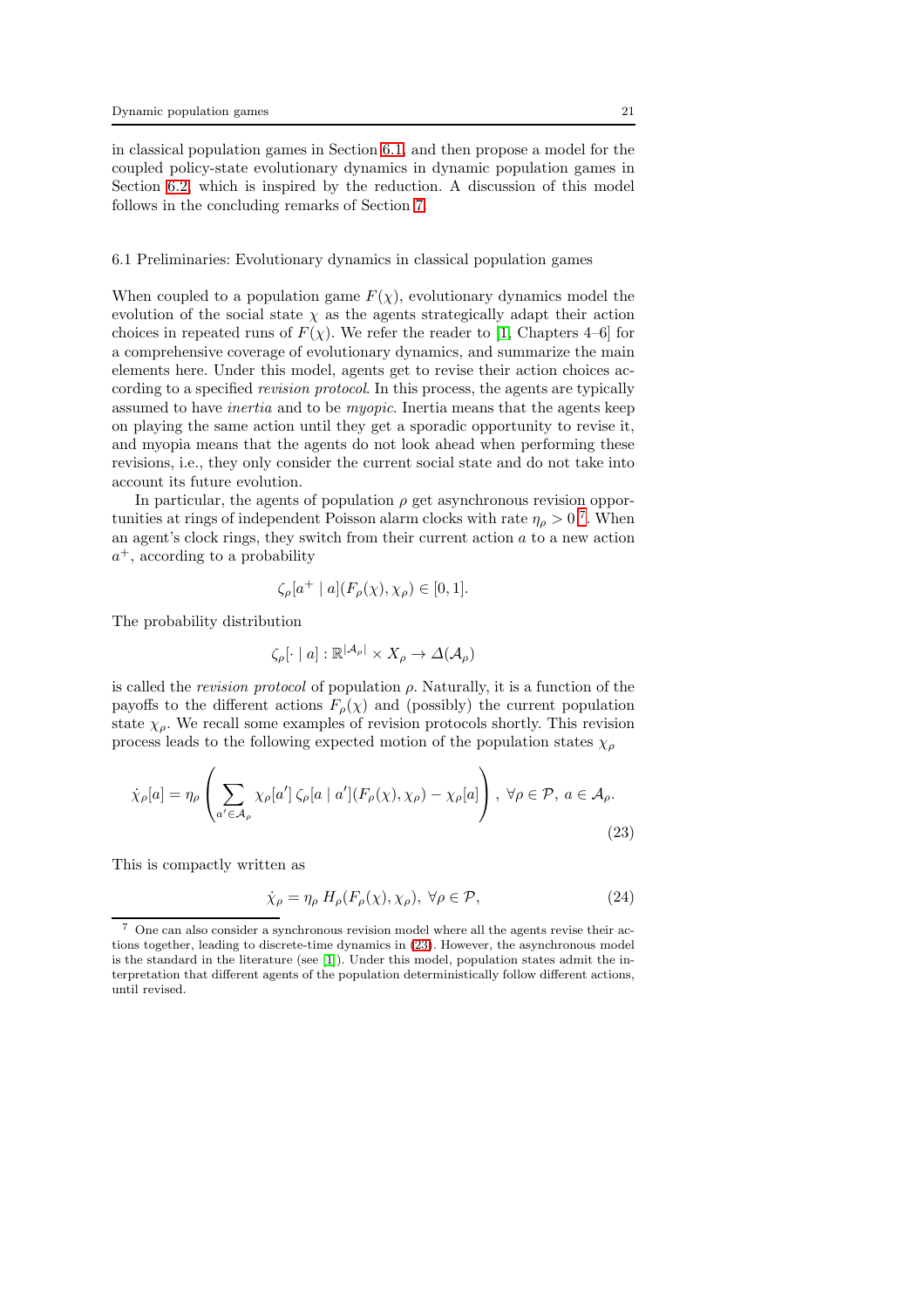where

$$
H_{\rho}: \mathbb{R}^{|\mathcal{A}_{\rho}|} \times X_{\rho} \to \mathbb{R}^{|\mathcal{A}_{\rho}|}
$$

is the vector field with  $H_{\rho}[a](F_{\rho}(\chi), \chi_{\rho})$  defined as the right hand side of [\(23\)](#page-20-2). This vector field is classically referred to as the mean dynamic of the population state  $\chi_{\rho}$ . The following is a desirable property for the mean dynamic.

**Definition 4 (Nash stationarity)** The mean dynamic  $H_o(F_o(\chi), \chi_o)$  is said to satisfy Nash stationarity if

$$
H_{\rho}(F_{\rho}(\chi), \chi_{\rho}) = 0 \Leftrightarrow \chi_{\rho} \in B_{\rho}(\chi). \tag{NS}
$$

It is straightforward to verify that if the mean dynamics of all populations  $\rho \in \mathcal{P}$  satisfy Nash stationarity, then a social state  $\chi$  is a rest point of [\(24\)](#page-20-3) if and only if it is a Nash equilibrium of the game  $F(\chi)$ . Note that Nash stationarity is not always satisfied, as exemplified by the well-known replicator dynamic, for which Nash equilibria are necessarily rest points, but there could exist rest points that are not equilibria [\[1,](#page-26-0) Section 5.4.6].

We now recall some examples of revision protocols, along with the resulting mean dynamics.

Example 1 (Best response dynamic) When an agent gets a revision opportunity, it switches to the best response action with probability 1, i.e.,

$$
\zeta_{\rho}[a^+ \mid a](F_{\rho}(\chi)) = \begin{cases} 1 & \text{if } a^+ = \operatorname{argmax}_{a'} F_{\rho}(a')(\chi), \\ 0 & \text{otherwise.} \end{cases}
$$
 (25)

Here, we assume that the best response action is unique; if there are multiple best response actions then the agent can switch to any mixture of them according to a prescribed tie-breaking rule<sup>[8](#page-21-0)</sup>. The resulting mean dynamic is

<span id="page-21-2"></span><span id="page-21-1"></span>
$$
\dot{\chi}_{\rho} = \eta_{\rho} \left( B_{\rho}(\chi) - \chi_{\rho} \right),\tag{26}
$$

where  $B_{\rho}(\chi)$  is the best response correspondence with the prescribed tiebreaking rule. The best response dynamic [\(26\)](#page-21-1) can be viewed as an asynchronous, continuous-time variant of the well-known iterated best response algorithm. Note that it satisfies Nash stationarity [\[1,](#page-26-0) Theorem 6.1.4].

Example 2 (Projection dynamic) The motivation of the projection dynamic is to follow the population payoff vector  $F_{\rho}(\chi)$  in the motion of the population state  $\chi_{\rho}$ , since  $F_{\rho}(\chi)$  points in the direction of actions that achieve high payoffs. This occurs by *projecting*  $F_{\rho}(\chi)$  into the feasible set of motion directions characterized by the *tangent cone*  $TX_{\rho}(\chi_{\rho}),$  i.e.,

<span id="page-21-3"></span>
$$
\dot{\chi}_{\rho} = \eta_{\rho} \operatorname{proj}_{TX_{\rho}(\chi_{\rho})} F_{\rho}(\chi). \tag{27}
$$

Refer to [\[1,](#page-26-0) Section 6.3.4] for examples of revision protocols that yield the projection dynamic. Note that it also satisfies Nash stationarity [\[1,](#page-26-0) Theorem 6.3.5].

<span id="page-21-0"></span><sup>8</sup> If a tie-breaking rule is not specified, the best response correspondence is multi-valued and we have a differential inclusion instead of a differential equation in [\(26\)](#page-21-1). Alternatively, one can consider the *perturbed best response dynamic* [\[1,](#page-26-0) Section 6.2], in which the switch probabilities [\(25\)](#page-21-2) are smoothed via the logit choice function.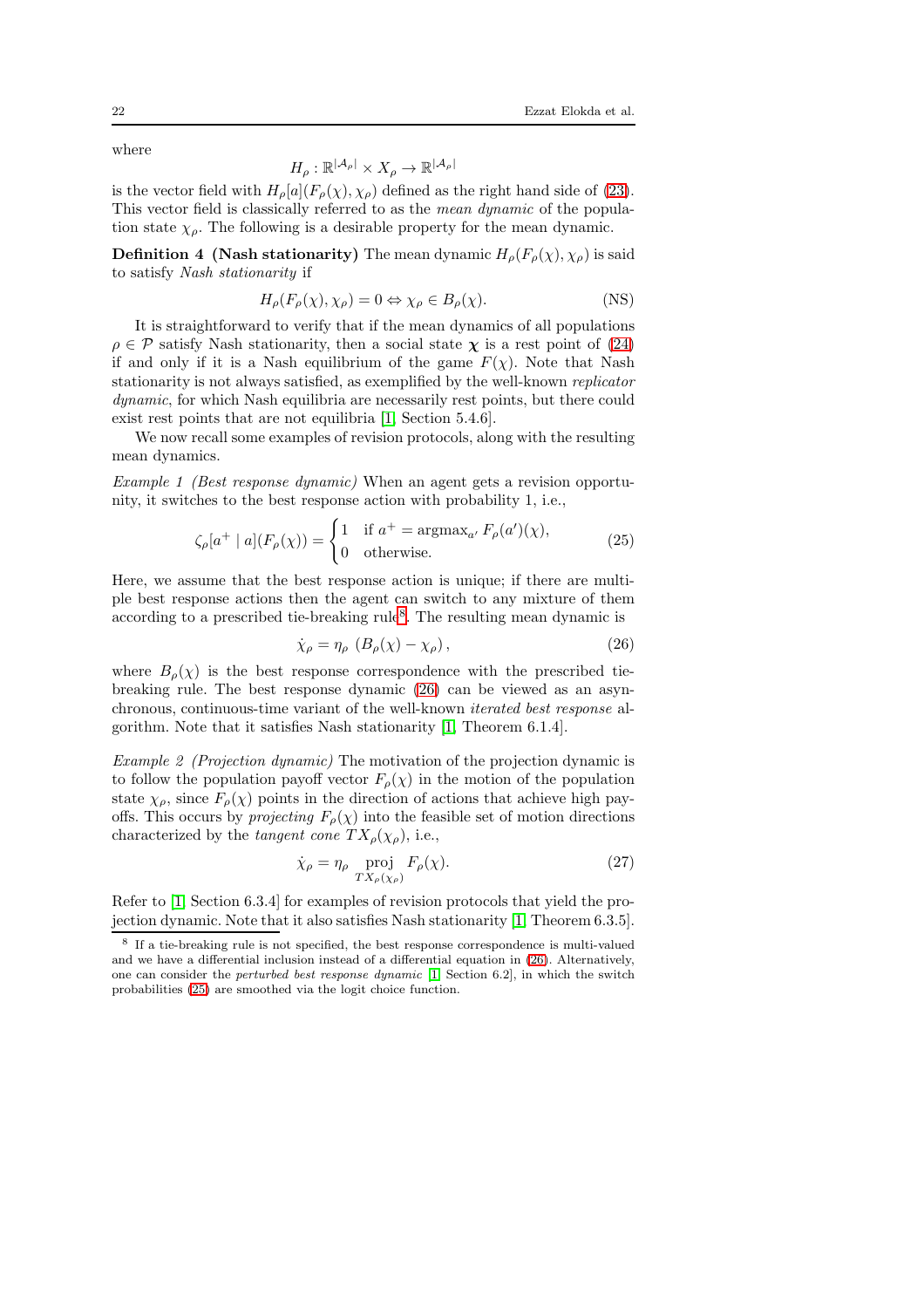<span id="page-22-0"></span>6.2 Evolutionary policy-state dynamics in dynamic population games

We restrict our attention to the case of asynchronous interactions and propose the following model for the coupled policy-state evolutionary dynamics in dynamic population games:

$$
\dot{\pi}_{\tau}[\cdot \mid x] = \eta_{\tau} \ H_{\tau}(Q_{\tau}[x, \cdot](\pi, d), \pi_{\tau}[\cdot \mid x]), \ \forall (\tau, x) \in \mathcal{T} \times \mathcal{X}, \tag{EV.1}
$$

<span id="page-22-2"></span><span id="page-22-1"></span>
$$
\dot{d}_{\tau} = \delta_{\tau} \left( d_{\tau} P_{\tau}(\pi, d) - d_{\tau} \right), \ \forall \tau \in \mathcal{T}, \tag{EV.2}
$$

where  $Q_{\tau}[x, \cdot](\pi, d) \in \mathbb{R}^{|\mathcal{A}_{\tau,x}|}$  denotes the vector of single-stage deviation rewards for the different actions at type-sate  $(\tau, x)$  and social state  $(\pi, d)$ . This model has the following intuitive interpretation. The agents interact asynchronously and follow the current policy of their type  $\pi_{\tau}$  in their interactions. This yields the continuous-time societal state dynamics [\(7\)](#page-11-0) in [\(EV.2\)](#page-22-1). The policy  $\pi_{\tau}$  is revised in an independent process according to [\(EV.1\)](#page-22-2), which resembles the classical mean dynamics [\(24\)](#page-20-3). The rate of revisions  $\eta_{\tau}$  can be viewed as a parameter that controls the speed of the policy revisions with respect to the speed of the state dynamics, and can vary across the types, representing differences in the responsiveness of the agents. One generally expects that  $\eta_{\tau} \leq \delta_{\tau}$ , i.e., revisions occur at a slower or equal timescale when compared to the state dynamics. Notice that we also allow different types to follow different mean dynamics  $H_{\tau}$ .

<span id="page-22-3"></span>**Proposition 3** Let  $F^{\mathcal{G}}$  be the reduced population game of dynamic population game G. Suppose that in  $F^{\mathcal{G}}$  populations  $\rho'_{(\tau,x)}$  follow mean dynamics  $H_{\tau}$  with rates  $\eta_{\tau}$ , respectively per  $\tau$ , and populations  $\rho''_{\tau}$  follow the projection dynamic with unit rates. Then the evolutionary dynamics [\(24\)](#page-20-3) of  $F^{\mathcal{G}}$  coincide with the evolutionary policy-state dynamics  $(EV.1)$ – $(EV.2)$  of  $G$ .

*Proof* Recall that in  $F^{\mathcal{G}}$ , populations  $\rho'_{\tau,x}$  are defined such that  $\chi_{\rho'_{\tau,x}} = \pi_{\tau}[\cdot | \cdot]$ x and  $F^{\mathcal{G}}_{\rho'_{\tau},\tau}(\chi) = Q_{\tau}[x,\cdot](\pi,d)$ . It immediately follows that for populations  $\rho'_{\tau,x}$ , [\(24\)](#page-20-3) coincides with [\(EV.1\)](#page-22-2). Moreover, populations  $\rho''_{\tau}$  are defined such that  $\chi_{\rho''_{\tau}} = d_{\tau}$  and  $F^{\mathcal{G}}_{\rho''_{\tau}}(\chi) = W^c_{\tau}(\pi, d) = \delta_{\tau} (d_{\tau} P_{\tau}(\pi, d) - d_{\tau}).$  Under the projection dynamic [\(27\)](#page-21-3), the projection operator is redundant since  $W_{\tau}^{c}(\pi, d)$ always lies in the tangent cone  $T\mathcal{D}_{\tau}(d_{\tau})$  (see proof of Proposition [1\)](#page-11-2). This straightforwardly yields the continuous-time societal state dynamics [\(EV.2\)](#page-22-1) as the evolutionary dynamics [\(24\)](#page-20-3) of populations  $\rho''_{\tau}$ . ⊓⊔

**Theorem 3** Suppose that  $H_{\tau}$  satisfies Nash stationarity for all  $\tau \in \mathcal{T}$ . Then, a social state  $(\pi, d)$  is a rest point of [\(EV.1\)](#page-22-2)–[\(EV.2\)](#page-22-1) if and only if it is a stationary equilibrium of the dynamic population game G.

*Proof* As per Proposition [3,](#page-22-3)  $(EV.1)$ – $(EV.2)$  coincide with the mean dynamics of the reduced population game  $F^{\mathcal{G}}$ , with populations  $\rho''_{\tau}$  following the projection dynamic, which satisfies Nash stationarity. The mean dynamics of the remaining populations  $\rho'_{\tau,x}$  are  $H_{\tau}$ , respectively per  $\tau$ , and satisfy Nash stationarity as well by assumption. Thus, rest points of  $(EV.1)$ – $(EV.2)$  are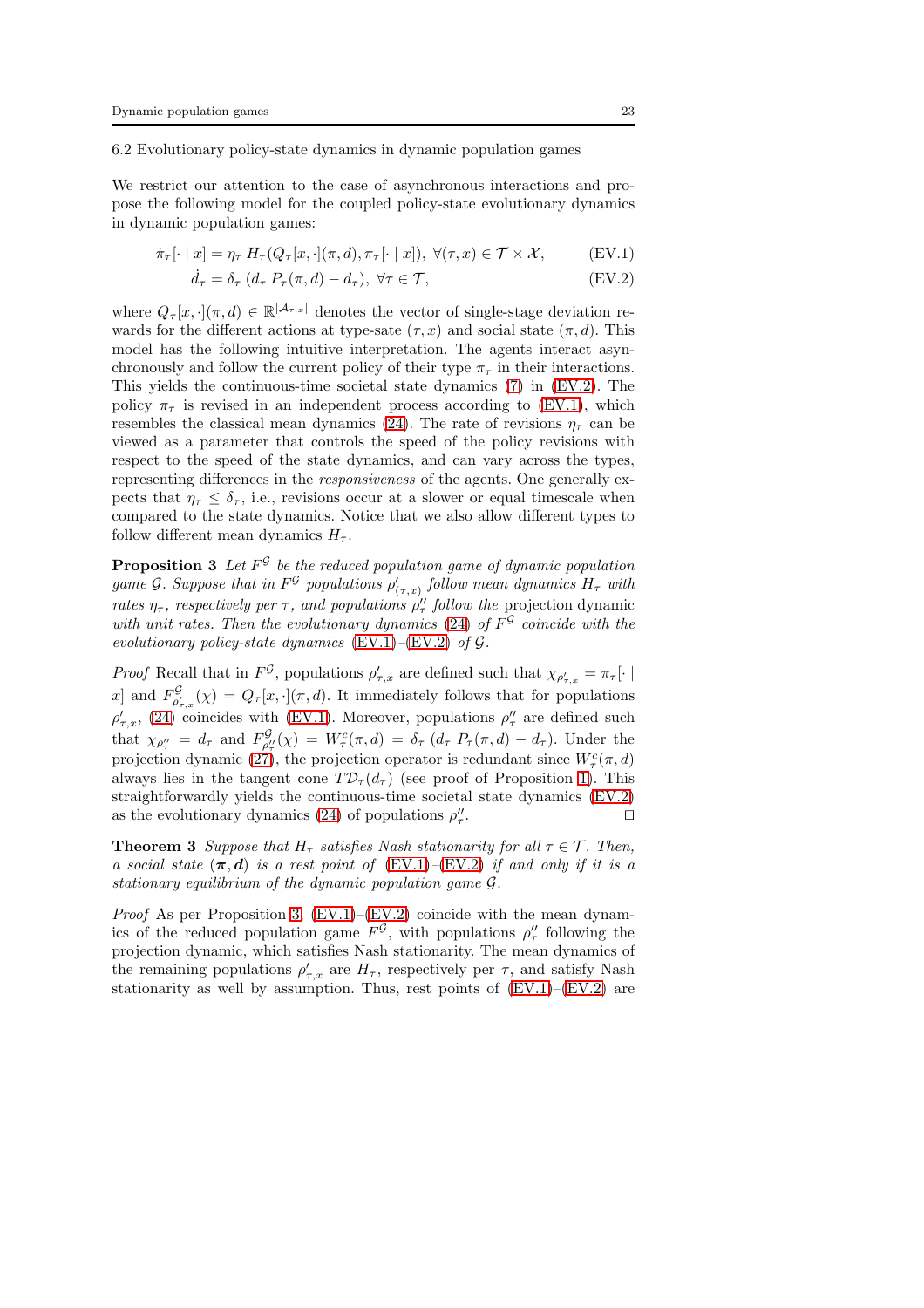necessarily and sufficiently Nash equilibria of  $F<sup>g</sup>$ , which are necessarily and sufficiently stationary equilibria of  $\mathcal{G}$ , by Theorem [2.](#page-18-0) □

## <span id="page-23-0"></span>7 Discussion and Conclusion

In this work, we introduced dynamic population games, a class of games that are played in large populations where the agents are characterized by static, immutable types as well as time-varying states, whose dynamics are affected by the gameplay. We defined the elementary building blocks of these games (summarized in Section [3.7\)](#page-13-2), and developed the core machinery to analyze them. We hope that our formulation will assist practitioners in developing practical dynamic population game models in a straightforward, yet rigorous, manner. In what follows, we discuss some of the main features of these games.

Stationary equilibria: An important quantity in our setting is the social state, which is the pair of the policy followed by the agents and the distribution of the agents' types and states. This is a time-varying quantity due to the state dynamics, and also because the policy could be changing as the agents adapt their strategic behavior. We focus on characterizing conditions for stationary equilibria, which are social states that can be considered stationary points of the game, since at those points all agents act optimally and the type-state distribution is stationary. We show that a stationary equilibrium is guaranteed to exist for every dynamic population game, motivating its use as a solution concept.

Single-stage deviation principle: In our setting, individual agents face a discounted Markov decision process (MDP) that is parametrized in the social state, and is therefore not time-homogeneous. Under the single-stage deviation principle, we consider that the agents do not attempt to fully solve the MDP starting at their current state, but rather optimize the benefits of a single-stage deviation from the policy dictated by the social state. This means that they consider that the social state will not change in the future and that they will follow its policy in the upcoming stages. We prove that the singlestage deviation principle is not restrictive at the stationary equilibrium, where the social state is indeed stationary, and the equilibrium policy is optimal if and only if it is optimal to not deviate from it in a single stage at all states.

An important consequence of the single-stage deviation principle is that it allows for the reduction of stationary equilibria in dynamic population games to standard Nash equilibria in a suitably defined classical population game. In this classical population game, populations correspond to type-state pairs, and payoffs in the classical sense correspond to single-stage deviation rewards. Additional populations are considered whose payoffs are defined in a way that leads to stationary type-state distributions under rational gameplay. This reduction is considered an important contribution of our work, since it opens the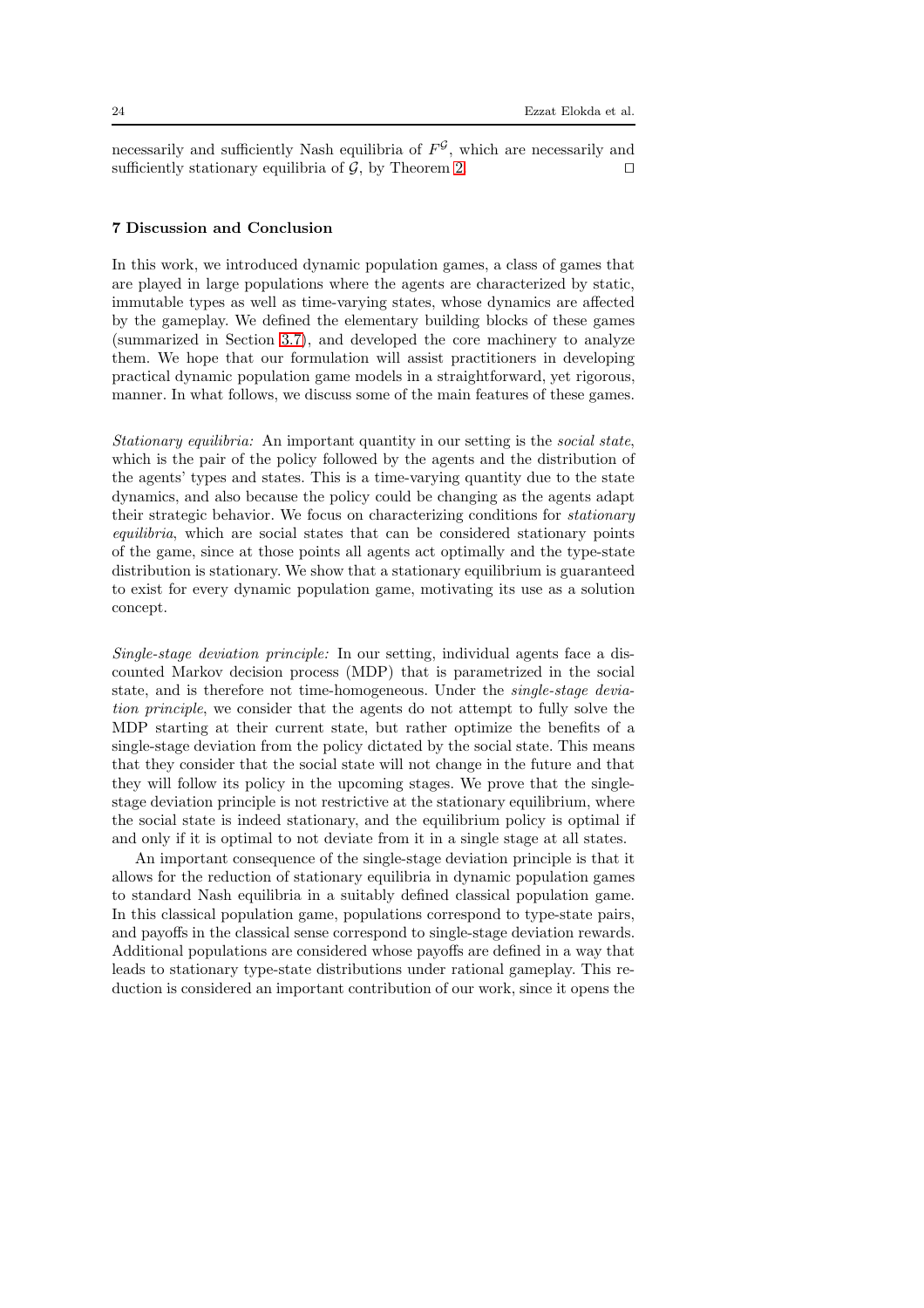avenue to adapt analysis tools of classical population games to our dynamic setting.

While the single-stage deviation principle is not restrictive at the stationary equilibrium, care must be taken in its application off the equilibrium, where the assumption that the social state is stationary does not hold. It could be reasonable however to consider that the future evolution of the social state is too difficult to predict by the agents, who use the current social state as a surrogate for future states. Another difficulty is that while it is reasonable to expect that the agents have limited lookahead (see [\[23,](#page-26-22) Sections 6.3]), it is likely that they simultaneously optimize their actions for more than a single-stage deviation. The empirical validation of the single-stage deviation principle as well as the extension to multi-stage deviations are interesting directions for future work.

Evolutionary policy-state dynamics: We propose an evolutionary model for the coupled policy-state dynamics in dynamic population games, which has close connections to classical evolutionary dynamics as applied to the reduced classical population game. This evolutionary model provides a starting point to a largely unexplored research problem, by considering the evolution in settings where agents have time-varying states. However, two difficulties arise in the interpretation of our evolutionary model. The first difficulty is related to the single-stage deviation principle, which is violated off the stationary equilibrium, as previously discussed. The second difficulty is related to the interpretation of population states in classical evolutionary dynamics as to describe that agents deterministically follow heterogeneous actions, whereas the randomized policies considered in dynamic population games are homogeneous. Therefore, the microscopic interpretation that action revisions occur asynchronously for different agents (e.g., when they interact) does not transfer well to our model, where the policy dynamics are to be interpreted as to occur across the whole population. We believe however that a decentralized policy update scheme can be derived based on a microscopic model of the joint interaction-strategic decision process of the agents, which will be the subject of future work.

Applications: Dynamic population games are natural to model many realworld problems, and have already seen applications in *autonomous mobility* [\[4\]](#page-26-3) and epidemic modelling [\[10\]](#page-26-9). In the autonomous mobility domain [\[4\]](#page-26-3), a dynamic population game was used to model a complete karma economy which enables the fair and efficient allocation of shared road infrastructure amongst self-interested vehicles in a decentralized manner. In the epidemic modelling domain [\[10\]](#page-26-9), dynamic population games allowed for the straightforward extension of classical SAIR epidemic models to consider strategic agents that actively adapt their behavior in response to the epidemic threat, by for example reducing the size of their social interactions or moving to less infectious zones. There, the evolutionary policy-state dynamics model plays an important role in studying the off-equilibrium evolution of the epidemic spread. We further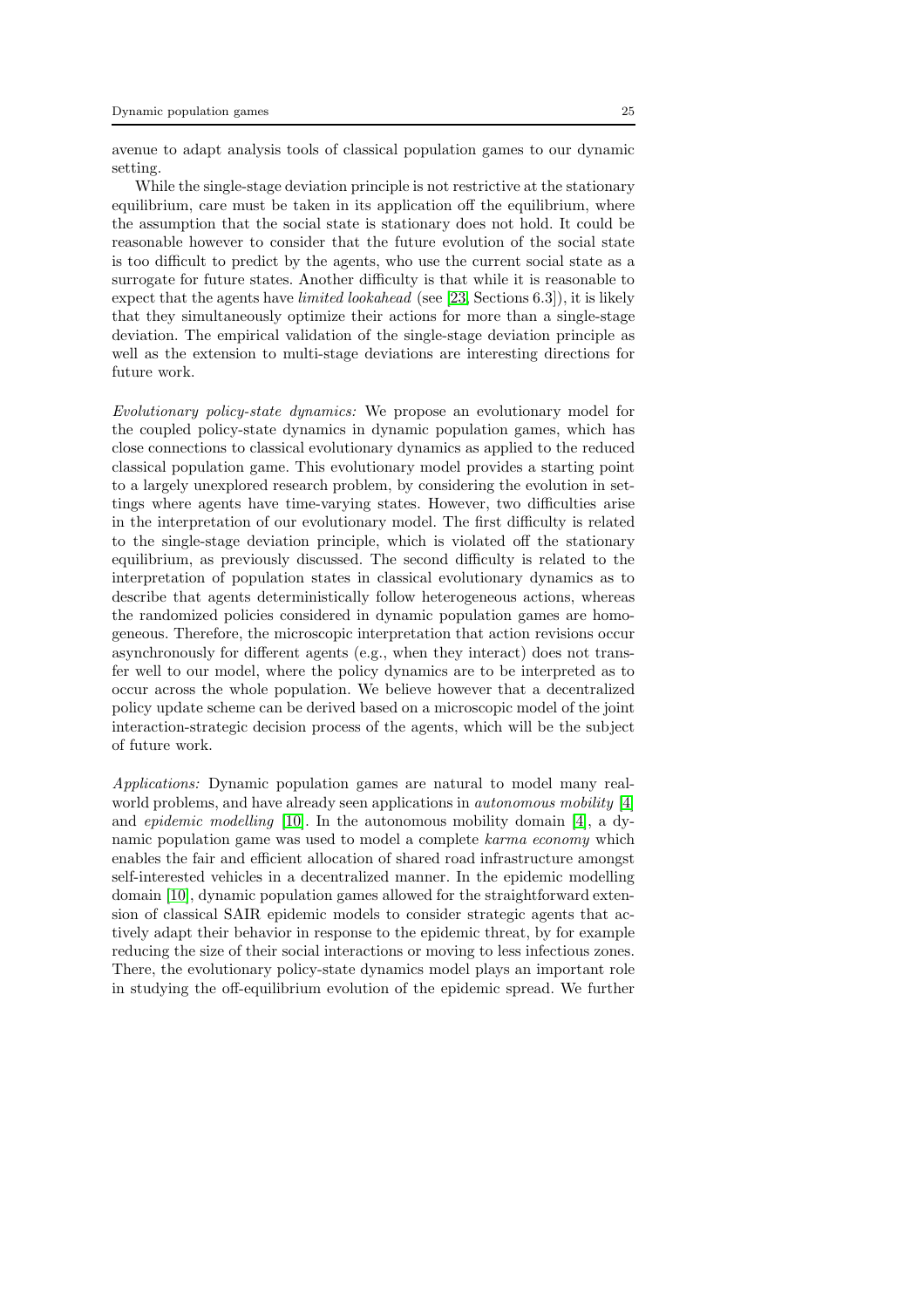suspect that dynamic population games can find many applications in *evolu*tionary biology, where it is natural to consider that species have time-varying states that affect and are affected by their behavior, such as the state of their hunger [\[3\]](#page-26-2). It is natural to consider applications in *economics* as well, including for example the dynamic oligopoly models typically studied using stochastic games or anonymous sequential games (see [\[11\]](#page-26-10) and references therein). We are of the opinion that the reduction of dynamic population games to classical population games will make such models more easily accessible, as the reduction eliminates much of the complexity associated with the dynamics.

#### <span id="page-25-0"></span>A Derivation of the asynchronous state dynamics

We will use the (large) number of agents n, which is normalized at the end of the derivation. Considering that the current social state is  $(\pi, d)$ , the number of agents of type  $\tau$  and state  $x$  in the current time is

<span id="page-25-1"></span>
$$
n d_{\tau}[x]. \tag{28}
$$

We will characterize how this quantity is expected to change over the next  $dt$  seconds. Each agent of type  $\tau$  interacts on rings of Poisson alarm clocks with rate  $\delta_{\tau}$ , so they are expected to interact  $\delta_{\tau}$  dt times in the next dt seconds. If we choose dt small enough, such that no single agent interacts more than once, then out of the  $n d_{\tau}[x]$  agents of type  $\tau$  and state  $x$ , the number who are expected to interact in the next dt seconds is

$$
n\,d_{\tau}[x]\,\delta_{\tau}\,dt,
$$

and the number who are expected to not interact is  $n d_\tau[x](1 - \delta_\tau dt)$ . Note that we can choose dt small enough such that not all agents are expected to interact, i.e.,  $\delta_{\tau}$  dt < 1.

Out of the  $n d_\tau[x] \delta_\tau dt$  agents of type  $\tau$  and state x who are expected to interact in the next dt seconds, the number who are expected to transition to state  $x^+$  is

<span id="page-25-2"></span>
$$
n d_{\tau}[x] P_{\tau}[x^+ | x](\pi, d) \delta_{\tau} dt,
$$

where we assume that  $P<sub>\tau</sub>[x^+ | x](\pi, d)$  is constant over dt, since the change in the social state  $(\pi, d)$  is small in this infinitesimal time period. Note that agents from states  $x' \in \mathcal{X}$ will be transitioning into state  $x$  in the next  $dt$  seconds in a similar manner. It follows that the expected number of agents of type  $\tau$  and state x after dt seconds is

$$
n d_{\tau}[x](1 - \delta_{\tau} dt) + \sum_{x' \in \mathcal{X}} n d_{\tau}[x'] P_{\tau}[x \mid x'](\pi, d) \delta_{\tau} dt.
$$
 (29)

The left term is the number of agents of type  $\tau$  and state x who are expected to not interact in the next  $dt$  seconds (and hence not change their state), and the right term is the number of agents of type  $\tau$  and all states  $x' \in \mathcal{X}$  that are expected to interact and transition into x (or, in the case of  $x' = x$ , stay in x). Subtracting the initial number [\(28\)](#page-25-1) from [\(29\)](#page-25-2), normalizing by  $n$ , and eliminating the time differential  $dt$  yields the expected rate of change of the proportion of agents of type  $\tau$  and state x

$$
\dot{d}_{\tau}[x] = \delta_{\tau} \left( \sum_{x' \in \mathcal{X}} d_{\tau}[x'] P_{\tau}[x \mid x'](\pi, d) - d_{\tau}[x] \right).
$$

In vector form, this is [\(7\)](#page-11-0) given in Section [3.4.2.](#page-10-5)